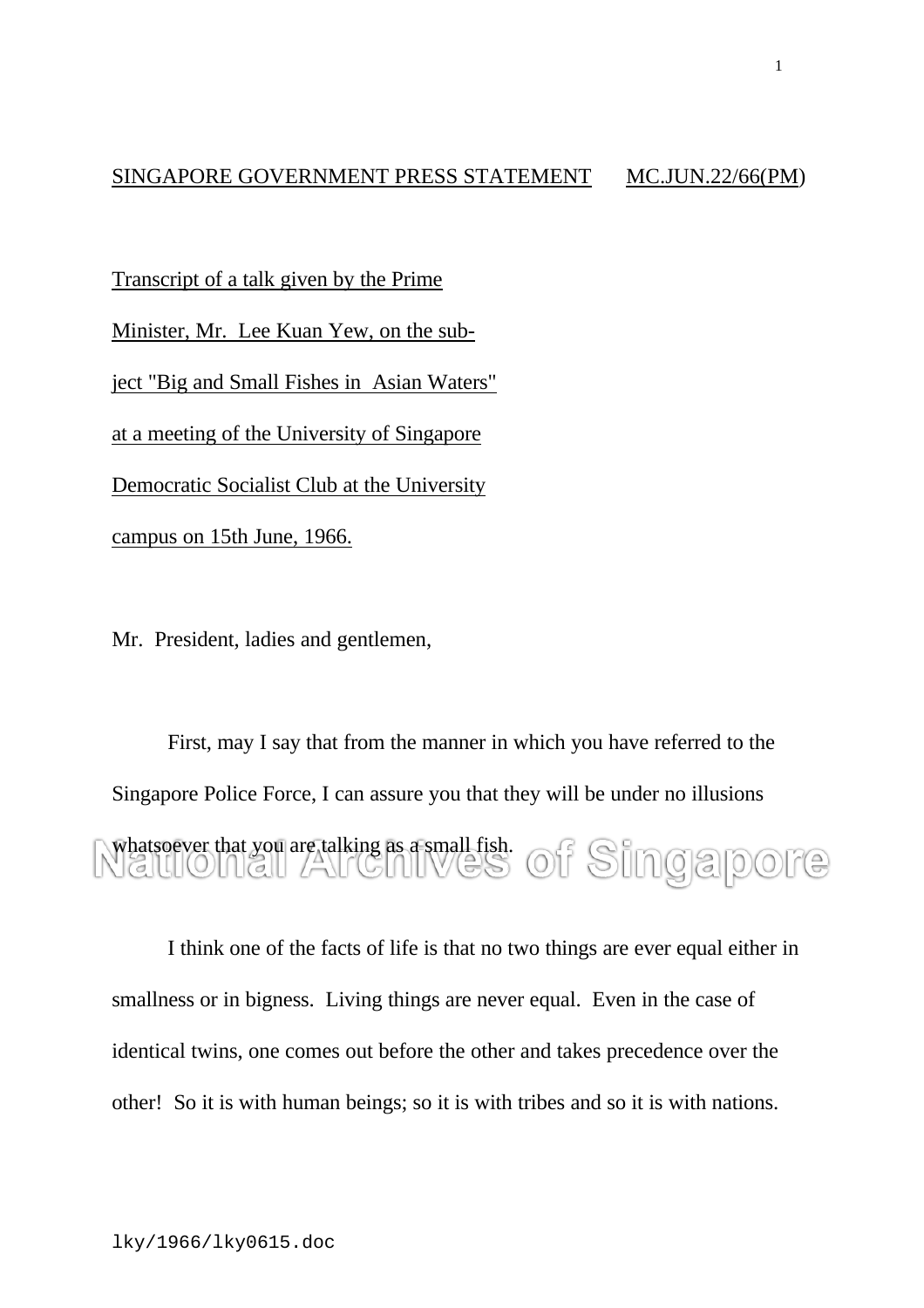I have chosen as the topic of my discussion this evening the problem of big and small fishes co-existing in Asian waters because it struck me that Bangkok and the newspaper presentation of jubilation and peace and the way in which peace was heralded led to a certain degree of nervousness because people for the first time began to doubt and question the possibilities and the problems that may rise in this new situation.

If these matters had received more serious attention at an earlier stage, then the nervousness would never have come about because there were certain salient points in this given situation which give me reassurance for the time being. I think for the next five and possibly ten years, the position is reasonably secure.

What alarmed me was the fact that so many people who are thinking people - people who write editorials and so on and who are supposed to be welllut III informed in these matters, people who write captions to pictures of people embracing each other in jubilation, in joy, fear or in trepidation - they have obviously not spent time in contemplating the eternal forces at work in South-East Asia. And so it was that a Minister of the Malaysian Government went up to Penang and, it appeared, threatened to investigate how much capital had flown out of the country as a result of all this.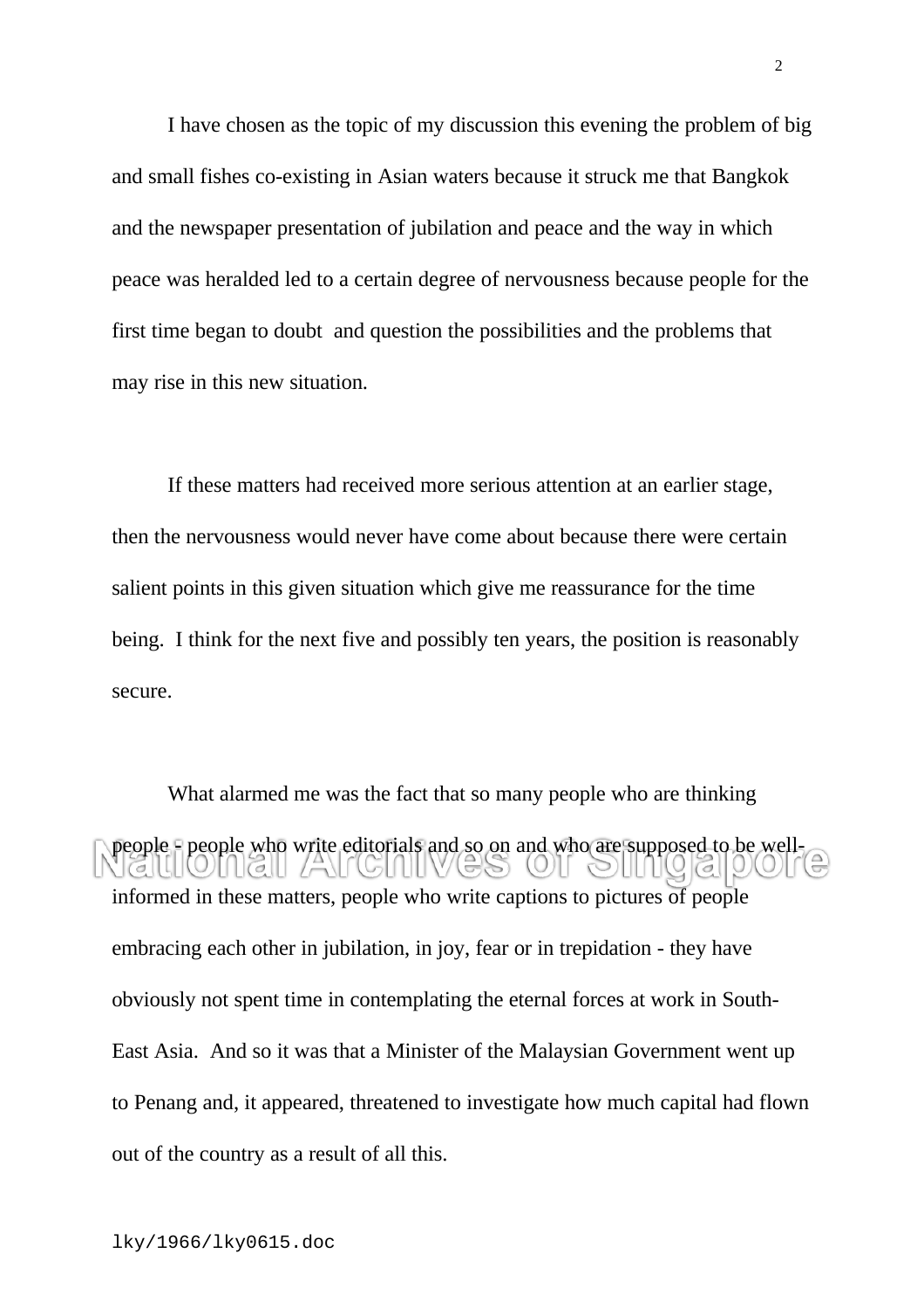If I had capital - and I don't have very much - what little I have, I have not the slightest intention of letting it fly out of the country for quite a long while.

I hope this evening to explain to you - and perhaps, through you, ultimately to a wider circle for thinking people - why I think we are reasonably secure for five and possibly ten years, the big fish and the small fish in South-East Asia being what they are for the time being.

There are 140 odd nations who are members of the United Nations. If you look to forms and formalities, we are all independent, sovereign nations with equal voting rights and a lot of time is spent by all the bigger factions lobbying for support. And you say that so many people voted for this resolution and so many voted against that resolution. Whether you are a nation representing 230 million people like the USSR... Actually, they have got three votes: first, Russia;  $\Box$   $\Box$ then the Ukraine and then Bylo-Russia; altogether three votes. The United States, with the 190 million people, has one vote while Malta with 400,000 people also has one vote. And, of course, we are all equal: we all pretend that we are all equal. But we are all acutely conscious of the fact that we are not equal.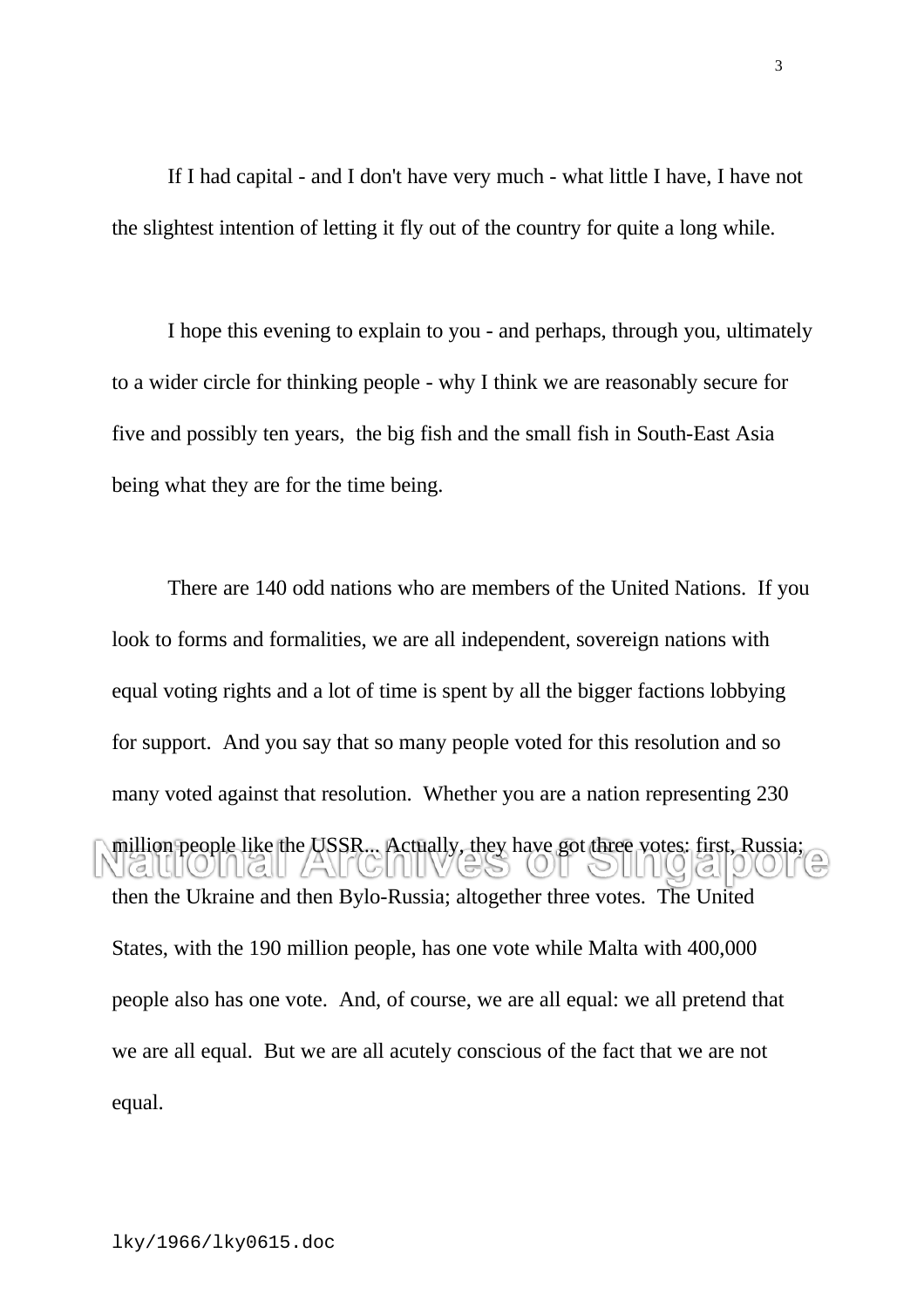In 1945, when the Allied Powers on the eve of victory convened a meeting in San Francisco to determine the shape of a world organisation to secure peace for mankind ever after, they drafted the present Charter of the United Nations. There were certain underlying major premises on which that Charter was based and upon which alone such a world body could have been effective. There were five big powers, permanent members of the Security Council. They were the Big Five in the last War: the United States of America, Britain, Russia, France, China.

And if you look at the pictures which were taken during the War of Roosevelt, Stalin and Churchill, you will find that Roosevelt is always in the centre and Stalin is to the right and Churchill is to the left of him. And when they took a picture with Chiang Kai-shek, he was on the outer rim.

All these things have a significance. There is a meaning behind all this. The assumption was: if the five big fish in the world decide that this should be so, then it must be so.

There were, too, weaknesses in that system. First, it assumed that the five would always remain big; second, it assumed that the "big" on the other side that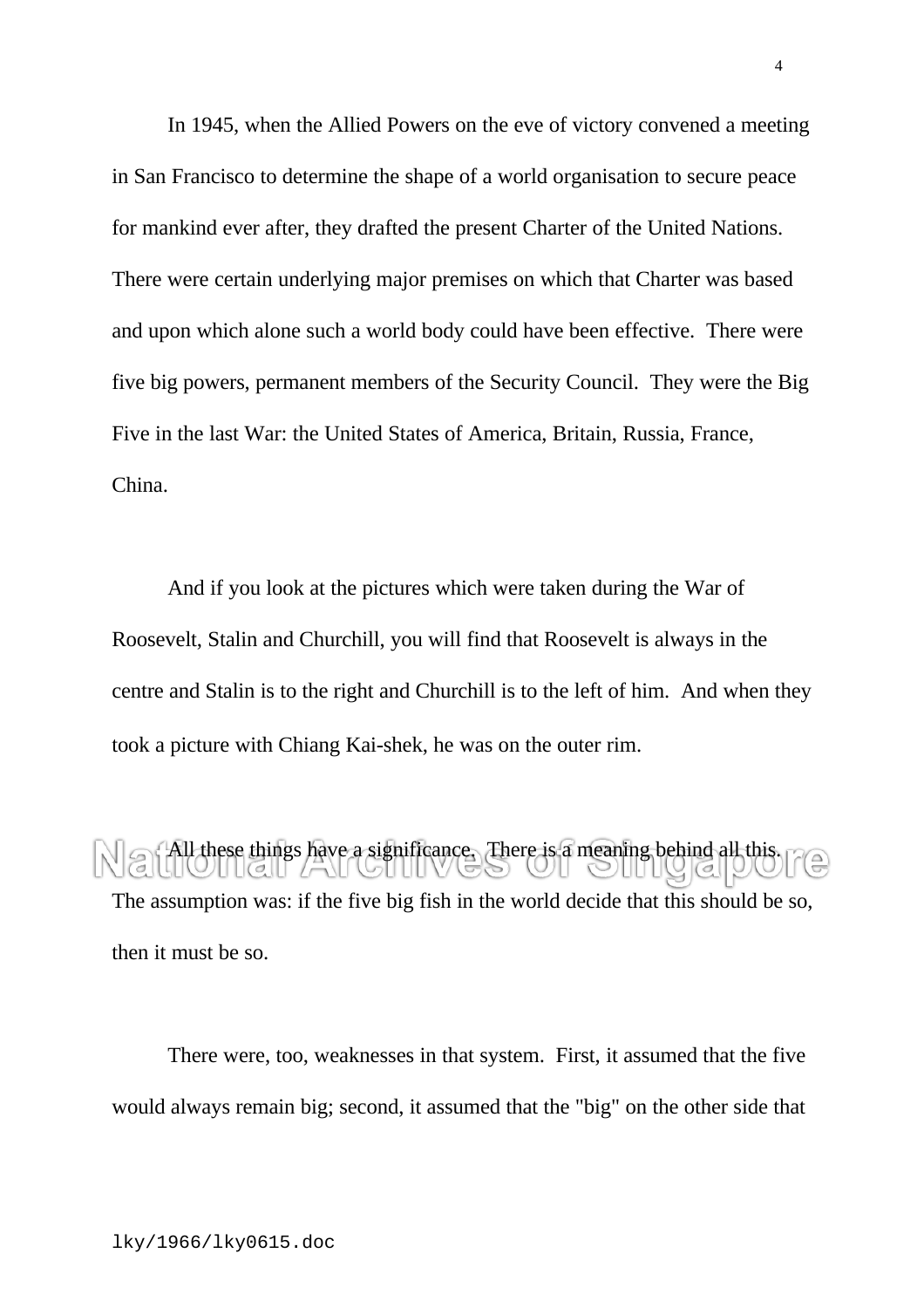had been defeated would always remain defeated. No provision was made for adjustment.

I think if there is another meeting now it would be slightly different.. If Roosevelt were to meet again with Stalin and Churchill and Chiang Kai-shek and with perhaps General De Gaulle, protocol officers very conscious of the juxtaposition of power would today say, "Right, front row Roosevelt and Stalin; back row, standing behind them will be Britain in the centre, France to the right and perhaps China to the left." Then, of course, the Chinese would take umbrage and absent themselves because that is not the way they think the power position is.

You see, the belief that dictating a peace treaty with unconditional surrender on the Germans and almost unconditional surrender on the Japanese would be able to determine things for all time is just not true. The same  $\cup$   $\sigma$ dynamism in culture, the momentum in either the genes or glands of a people that kept them pushing forward have brought the Germans and Japanese back to the forefront.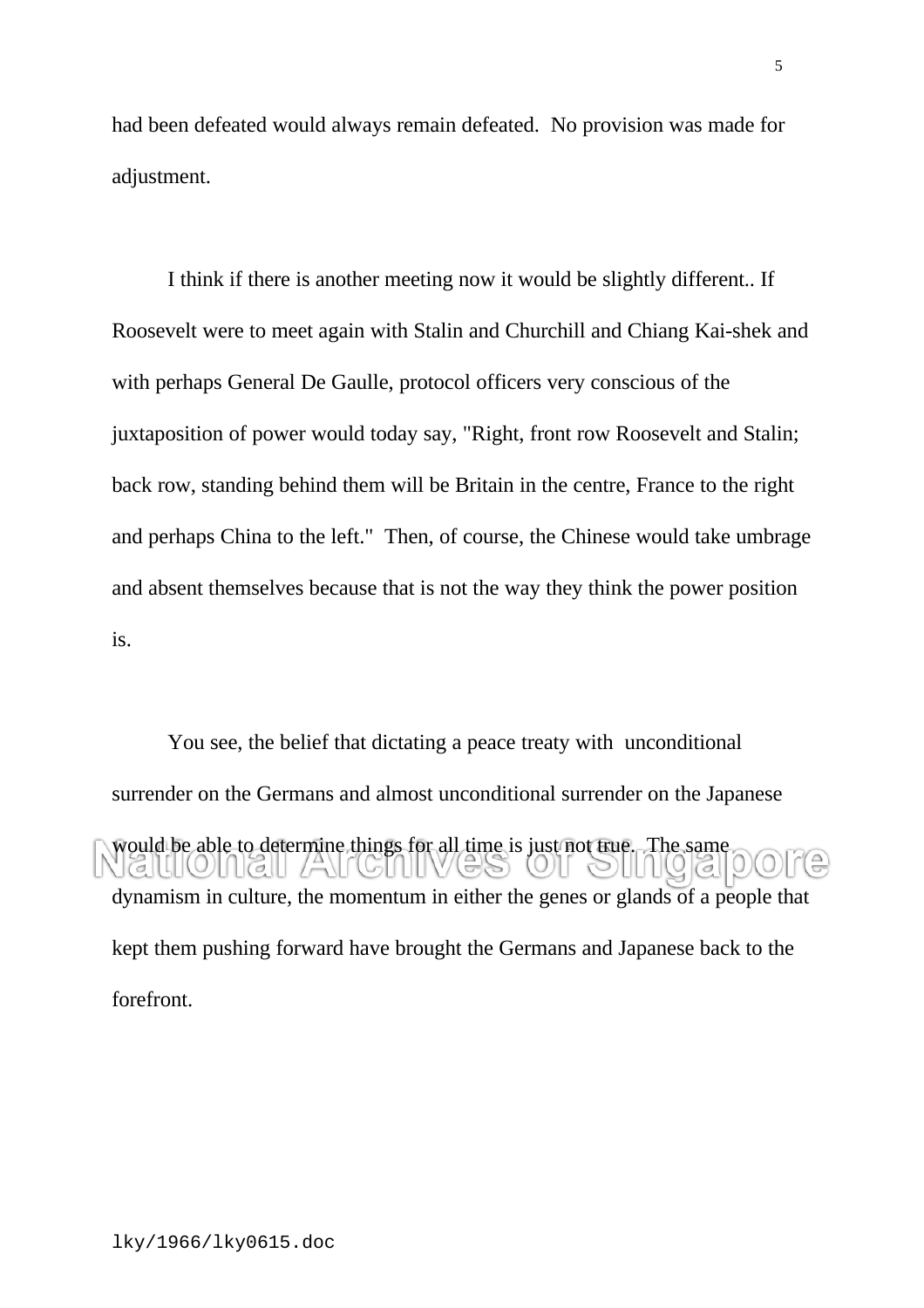The ex-Axis Powers: there was Berlin, there was Rome, there was Tokyo. Nobody really believed by 1944 that Rome was a very serious pivot of the Axis not after North Africa.

And so we are confronted with a situation, internationally, of a world organisation which was designed to achieve certain objectives assuming that certain assumptions were true; and, these assumptions have been proved false.

First, the Big Five are no longer the Big Five. And, in the United Nations, you have Formosa representing China with the veto. The make-belief is that the representative of the government of the Nationalist Republic of China - which means Formosa - is one of the Big Five that met in 1945. There is also the fiction that France and Britain are really equal to Russia and America. Everybody including the Americans and the Russians - knows that this is not so. And the Germans are not even members of the United Nations because Germany has been carved between East and West and, to save embarrassment all round, neither East Germany or West Germany is a member of the United Nations.

Assuming that inequality is a fact of life, how then do we see our future in Asian waters?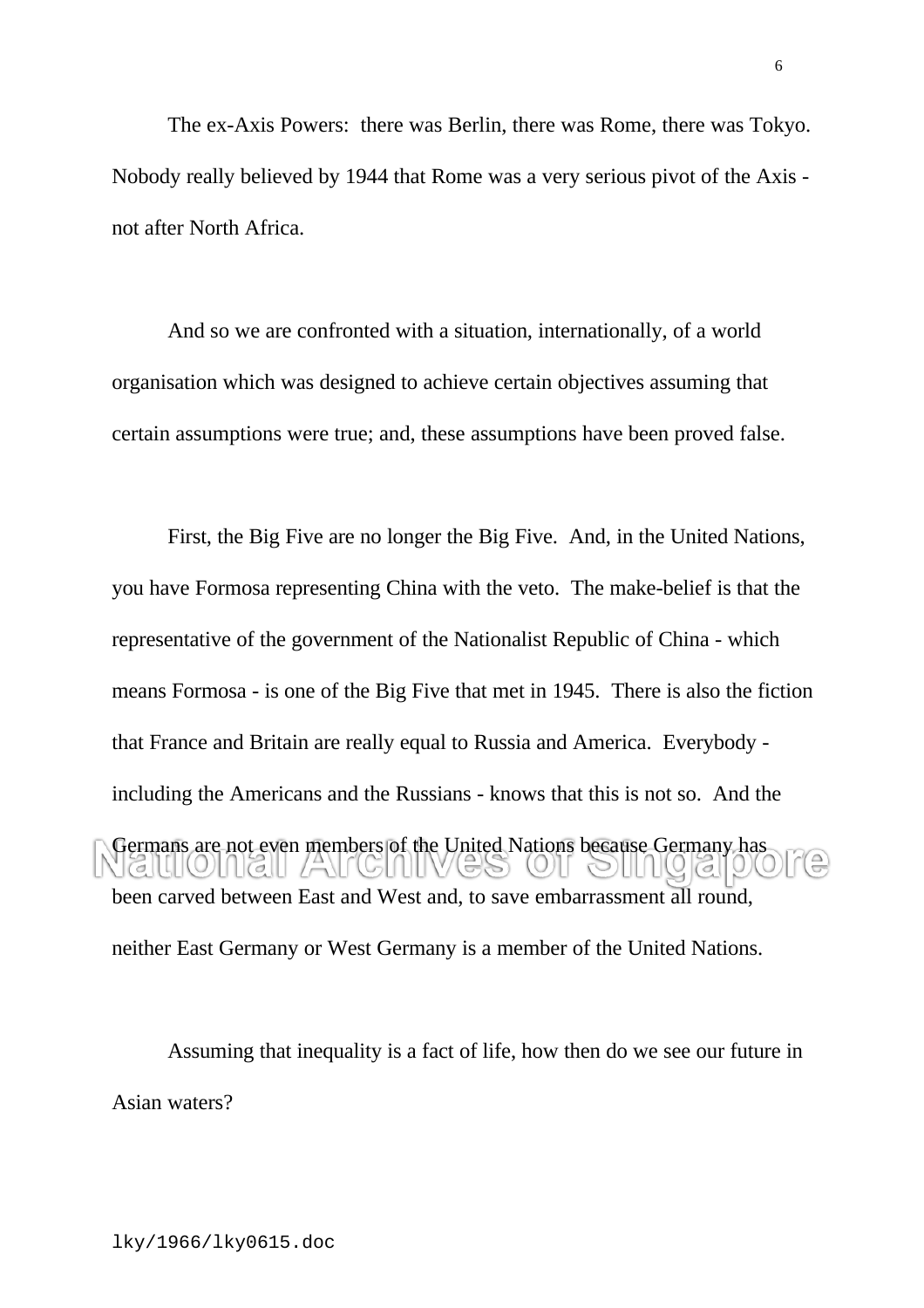I was discussing these problems with a very philosophical and erudite Indian gentleman. And he said, "Of course, you have got problems." But he added, " I do not believe that the role of the modern nation-states in Asia is forever to keep inviolate the territorial boundaries which European conferences decided for Asia. In the 15th century, Vasco de Gama came round the Cape of Good Hope, landed somewhere in the south-west of India and from then onwards, Asia was gradually truncated and carved up amongst the European powers.

Our borders with Indonesia - the borders of Malaya, Singapore, Sabah, Sarawak with Malaysia - were, in fact, decided at European conferences between the Dutch and the British.

All these frontiers inviolate? Is it a test of our national maturity to forever **Sustain these frontiers?" Archives of Singapore** 

This is my Indian friend at his philosophic best, a man of considerable erudition. And, this is the question which we ask ourselves.

An age is passing. Frontiers which were held amongst European fishes now have to be maintained by Asian fishes. Bangkok did not take place because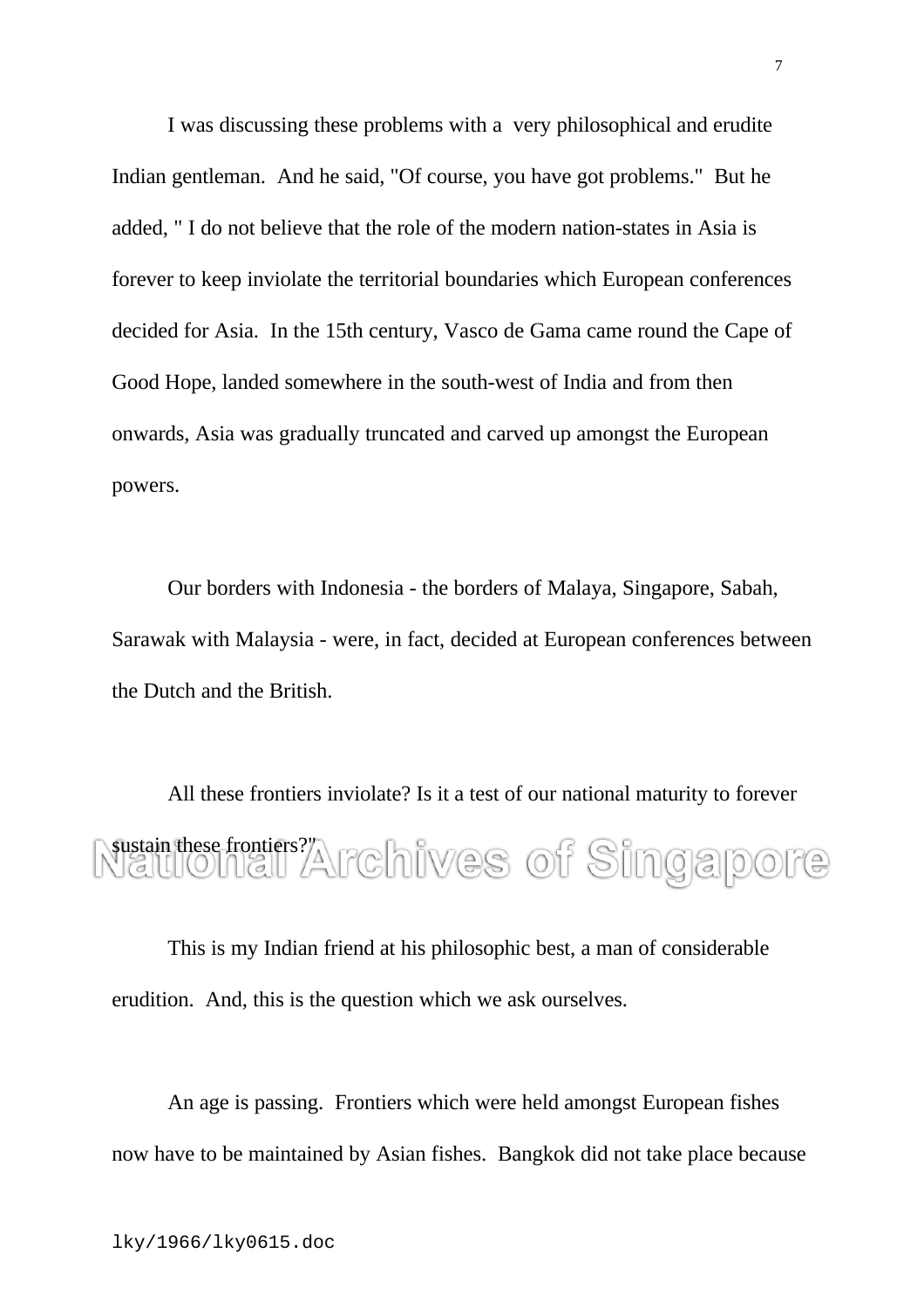of the juxtaposition of Asian powers. It was the resultant force of Asian and European and American powers.

The Japanese news agency executives came round in their cynical best. One said, "Well, you know, Mr. Prime Minister, there was this meeting in Bangkok and the Persians, you know, for the first time sat down, met and decided to resolve our difficulties." And I thought nothing was to be gained by keeping up this pretension because he didn't believe a word of what he was telling me and, if I pretended that I believed it, he would have thought the less of me. So I looked him straight in the eye and said, "Look, you know the Japanese army swept down the whole of Southeast Asia. And, if it is Asian forces who decide all this, you would still be here. It was because there were other forces invoked that you had to go back to your island home."

**And, if it was only Asian forces in the confrontation of the 1,000 miles in** 

North Borneo and the few hundred miles of water between Malaya, Singapore and Indonesia, then I don't think Bangkok would have taken place. That was because there were other forces; First, British forces to hold that frontier ... Let us be quite honest about it. And I think a great number of Dayaks, Ibans and Kadazans and others who are very conscious of this fact... The British held the wall against which no penetration was effectively possible.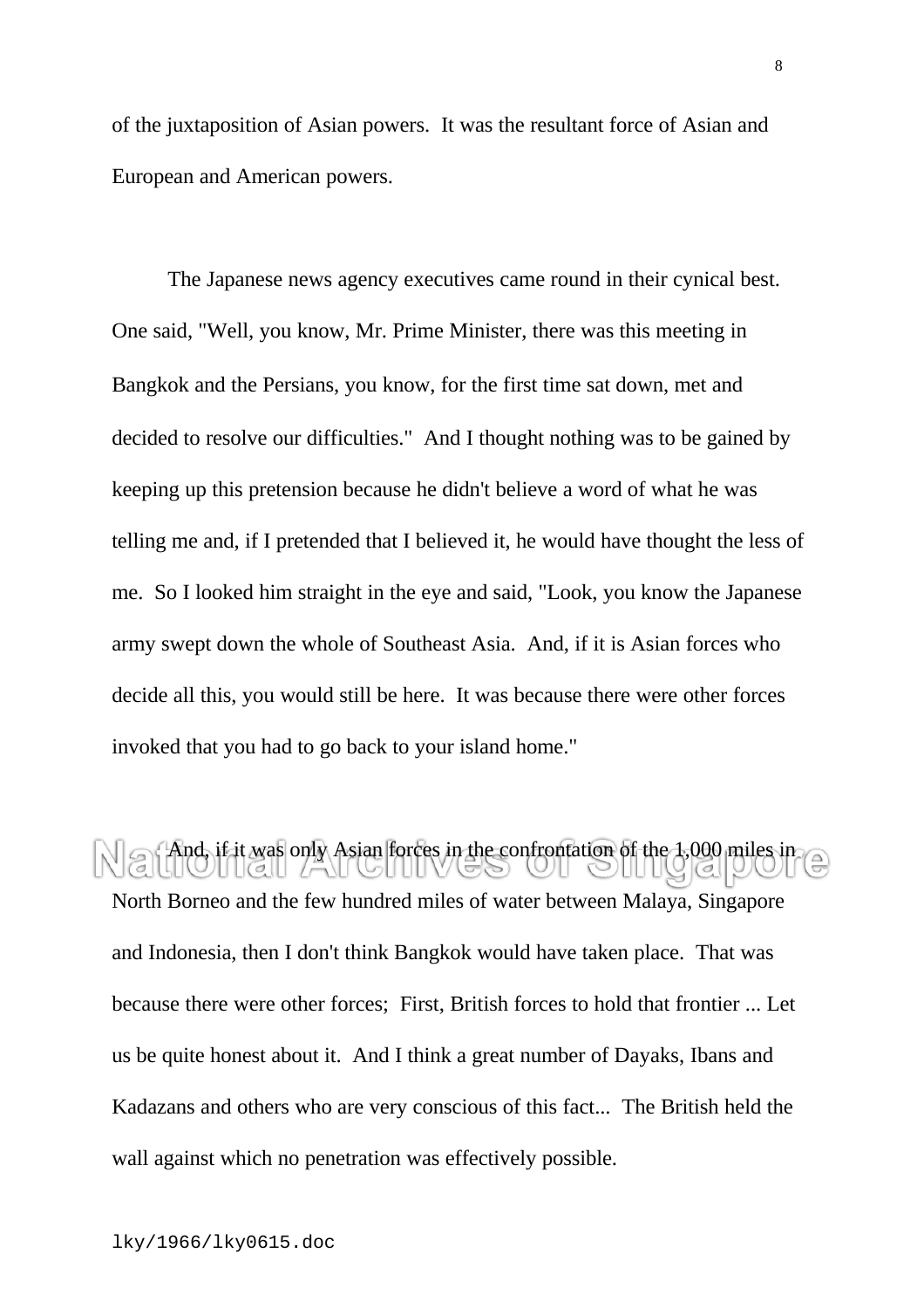Then came the desire of the new situation which emerged after the troubles in Indonesia last year. And, if Britain's allies in NATO and in other parts of the world were prepared to go in and help a non-communist and an anti-communist combination in Indonesia to proceed with economic improvement without caring for Britain's burden in Southeast Asia, then I think that so many things would have been different.

These are some of the facts of life. And what we have to ask ourselves not in panic - but in preparation for what, so far as we can make out, is an inevitable drift in events as this: how does this situation rationalise itself in 10, 15, 20 years from now?

Now we have a pretty high authority from a person no less than the Finance Minister of the Federation of Malaysia, saying, "We can't trust the British any more. They are an effete, decadent, dispirited lot and they have lost the will even to govern themselves."...

My eyes literally boggled when I read this. I said, "Well, now anybody saying that.." When you have a staid, sober conservative Minister of Finance of a staid, sober government like the Federation of Malaysia's and he says, "These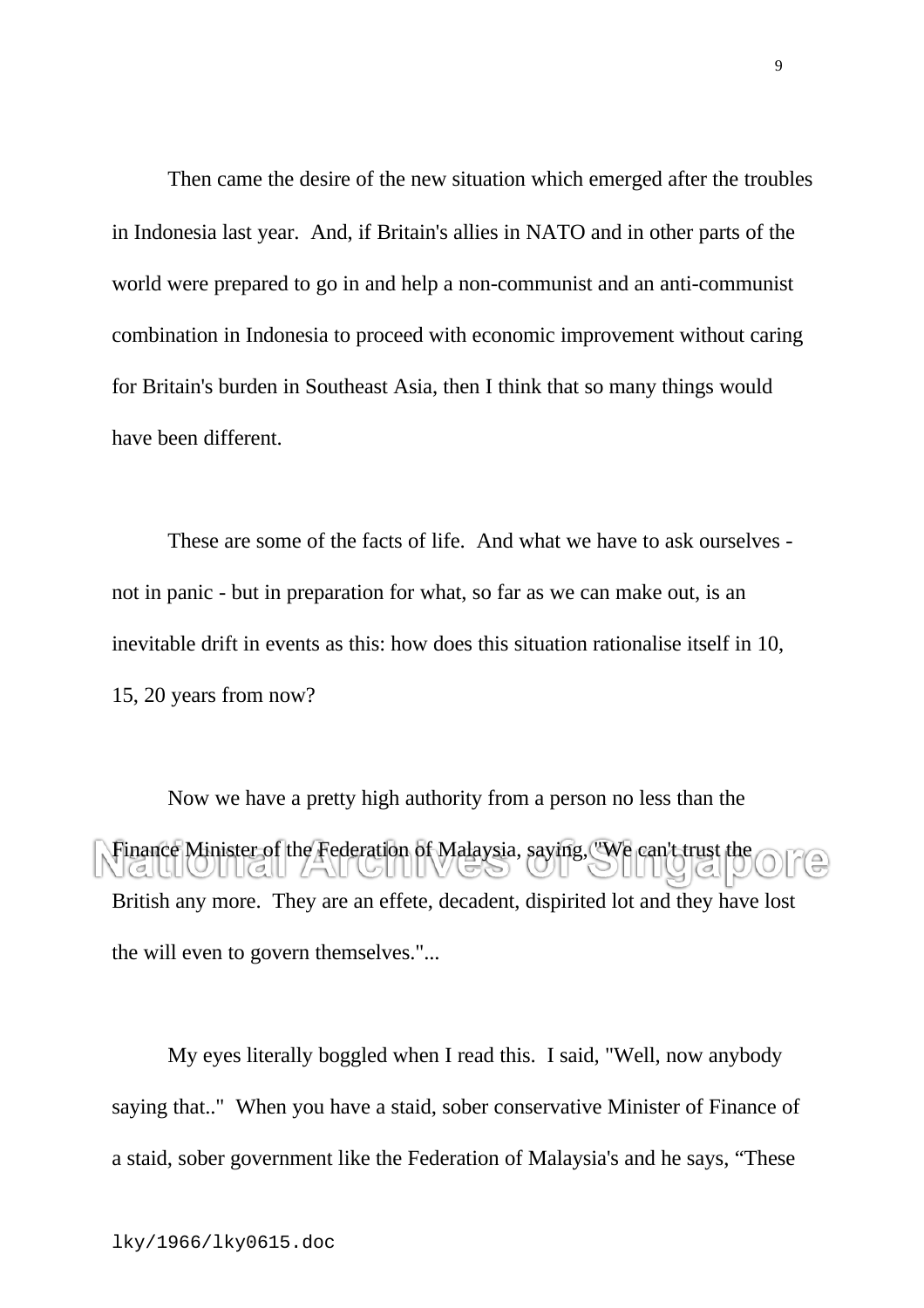are a dispirited lot, let us not depend on them any more... Let us think of a union of five big countries in Southeast Asia," then obviously we must start thinking! Some things are beginning to stir.

And, those of you who read beyond the headlines... and I hope you do because if you read only the English newspapers and the headlines and the captions for pictures, you will have a very different view of the world from what it is... From time to time, I am amazed, I am bewildered.

In fact, I think we should invoke the aid of the psychiatrists in the university and elsewhere and ask them, "Look, what happens when you read the newspaper and it creates one impression, and then you listen to Radio Jakarta and you get the contrary impression? Will there be conflicts in the human mind? Will there be intolerable tensions?"

## National Archives of Singap Those of you who have read Dr. Malik's note to me ... It is a very strange thing - First, it was referred to as a "Note" and then it was an "offer to recognise", then it was recognition and so on ... Progressively, the same letter meant more and more!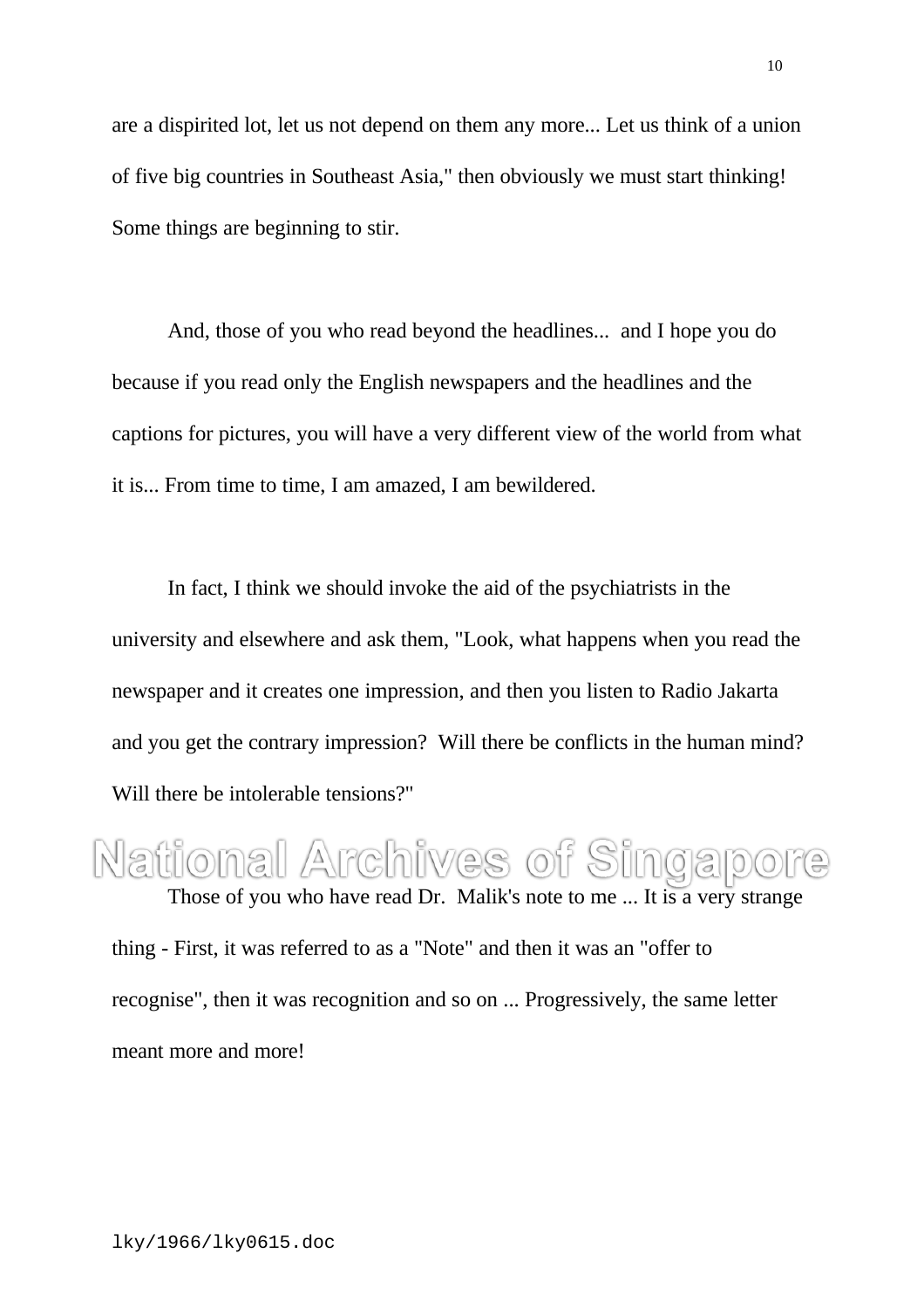But, I think what was important and significant in the letter... This was not commented upon by any newspaper - not by the English-language newspapers, not because they don't know but because it is nicer not to mention these things, not by the Indian and Malay-language newspapers because perhaps, they say, "Well, let us ignore it," and not by the Chinese newspapers because you just terrify people and you might get yourself into trouble....

But I think it behoves you as a thinking and intelligent community to ponder upon the presentation of this Note. It is worth the reading, from "Your Excellency" right to".... highest respects" etc.

And I commend to you, reflection on this one paragraph. First, the exposition: why we have not done it earlier, for a eight months we have had our problems, this, that and the other... It is a masterly exposition.

### National Archives of Singapore You see, it is one good chess player watching another chess player and

saying, "Ah, that was a good move". And this was. "We are together in this revolutionary struggle; we recognise you; you want to be independent; we want to make you more independent." "And," it says "We are convinced that our two states" - we are equals, you are equal, I am equal - " ... in gotong royong with other independent States in Southeast Asia..."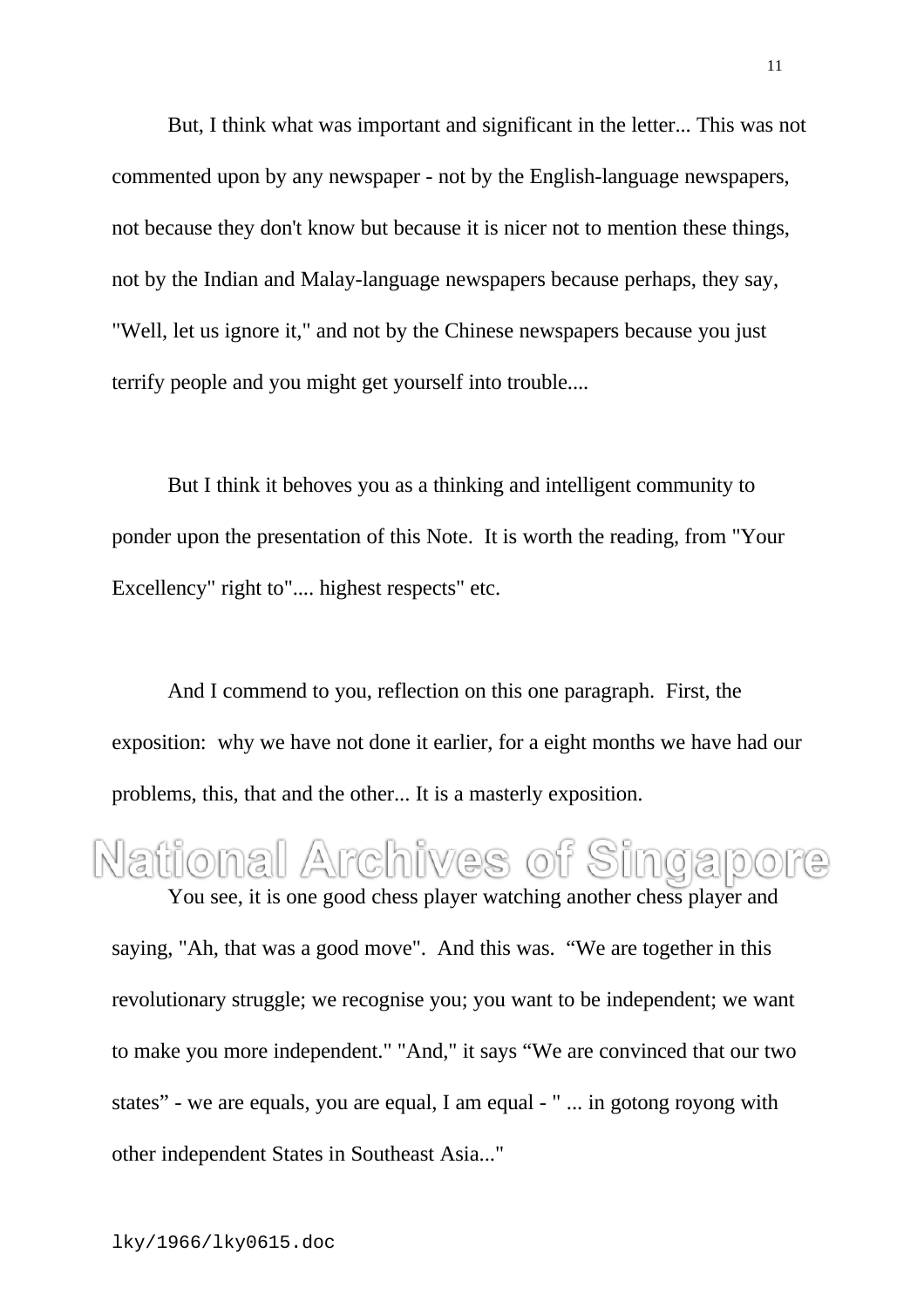You can imagine "gotong royong" - all kinds of fish who are involved in all this, you see... " and in gotong royong with other independent states in Southeast Asia will eventually be able to bear responsibility" - Not to frighten us - ".. for continuation of the life, the security and the safety of our respective peoples".

What does that mean? That eventually, you and I and all our independent friends in Southeast Asia - all in equality and in harmony, peace and friendship will look after the life and security of ourselves? Is that understood?

In other words, out with the Seventh Fleet. Quite right, because that is a neo-colonialist weapon of coercion. Out with the British bases - not just yet though, because we are talking of "eventually" ... We have been talking about other things not "eventually", but since it couldn't be, so it has had to be "eventually".

So, what we have to ask ourselves is this: What follows the aftermath of a power vacuum which is inevitably the result of the withdrawal of one power not pushed out by indigenous powers?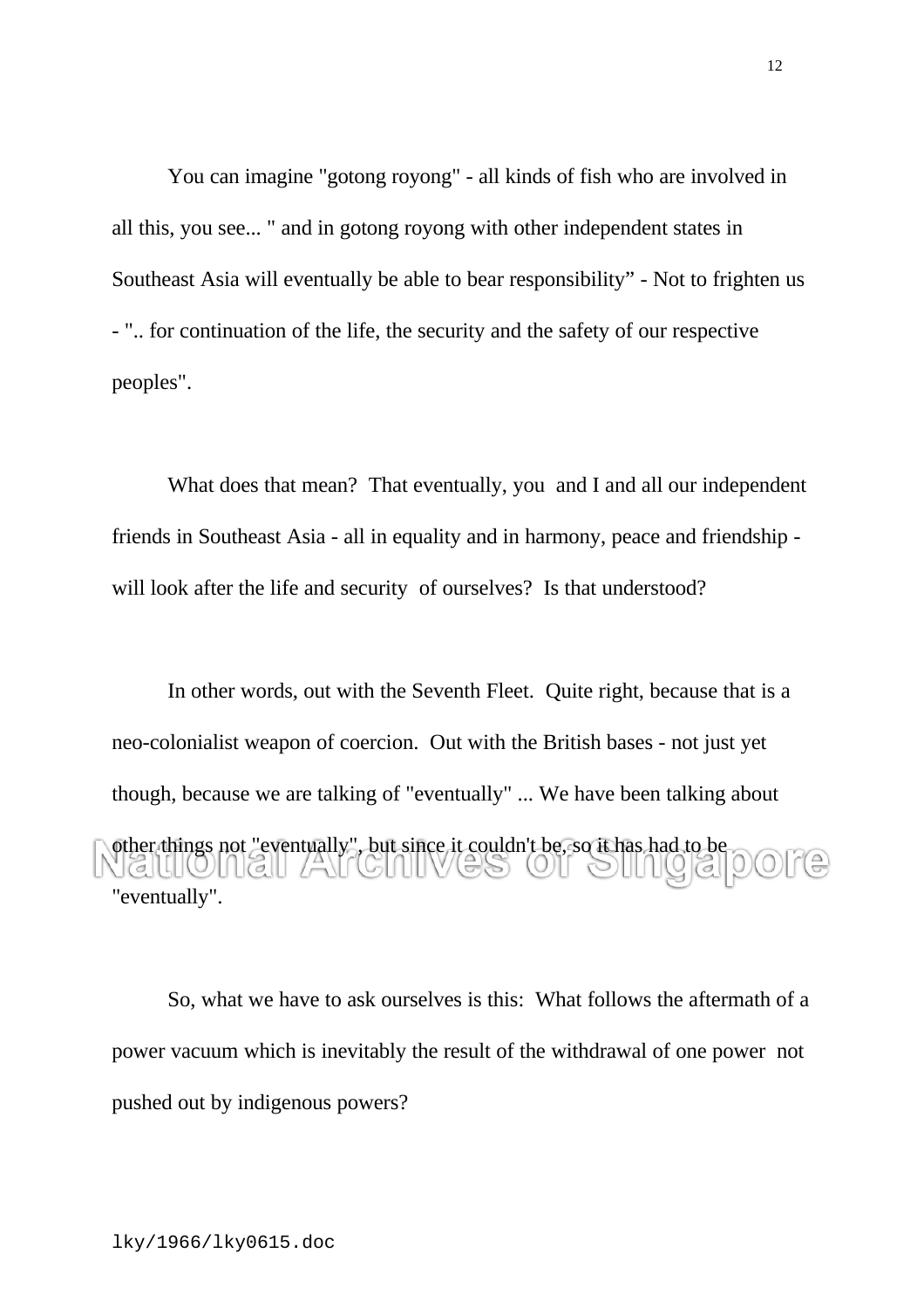The most significant point about what has happened in decolonisation in Asia is this: that there was, in fact no indigenous power which literally thrashed the European powers - except as they did the French in Indochina. It was a case of calculated withdrawal - perhaps prematurely but, from the European powers of view, they withdrew from India before the Indians could really smack the British Raj down - perhaps, they would have done it in another two years. But in Malaya they withdrew, in Singapore, they have withdrawn; and in Sabah and Sarawak they withdrew at least 10, 15, 20 years before they need have withdrawn. In Indochina, they withdrew after they were literally licked at Dien Bien Phu.

Even in the case of Indonesia: in spite of years of conflict against the Dutch, but for American pressure, I think the Dutch might well have been capable of further resistance. And perhaps it might have been better if both Britain and the Dutch had stuck it out and slogged it out because then a tougher  $\vert\vert$   $\vert\vert$   $\vert\vert$   $\vert\vert$   $\vert\vert$   $\vert\vert$   $\vert\vert$   $\vert\vert$   $\vert\vert$   $\vert\vert$   $\vert\vert$   $\vert\vert$ India would have emerged - perhaps an India completely different from what it is now - and a different Indonesia would have emerged.

And our problem really arises from the aftermath of empire. And, what is worse, from the idealism that India, under Pandit Jawaharlal Nehru, tried to live up to: a relationship between Afro-Asians not based on power.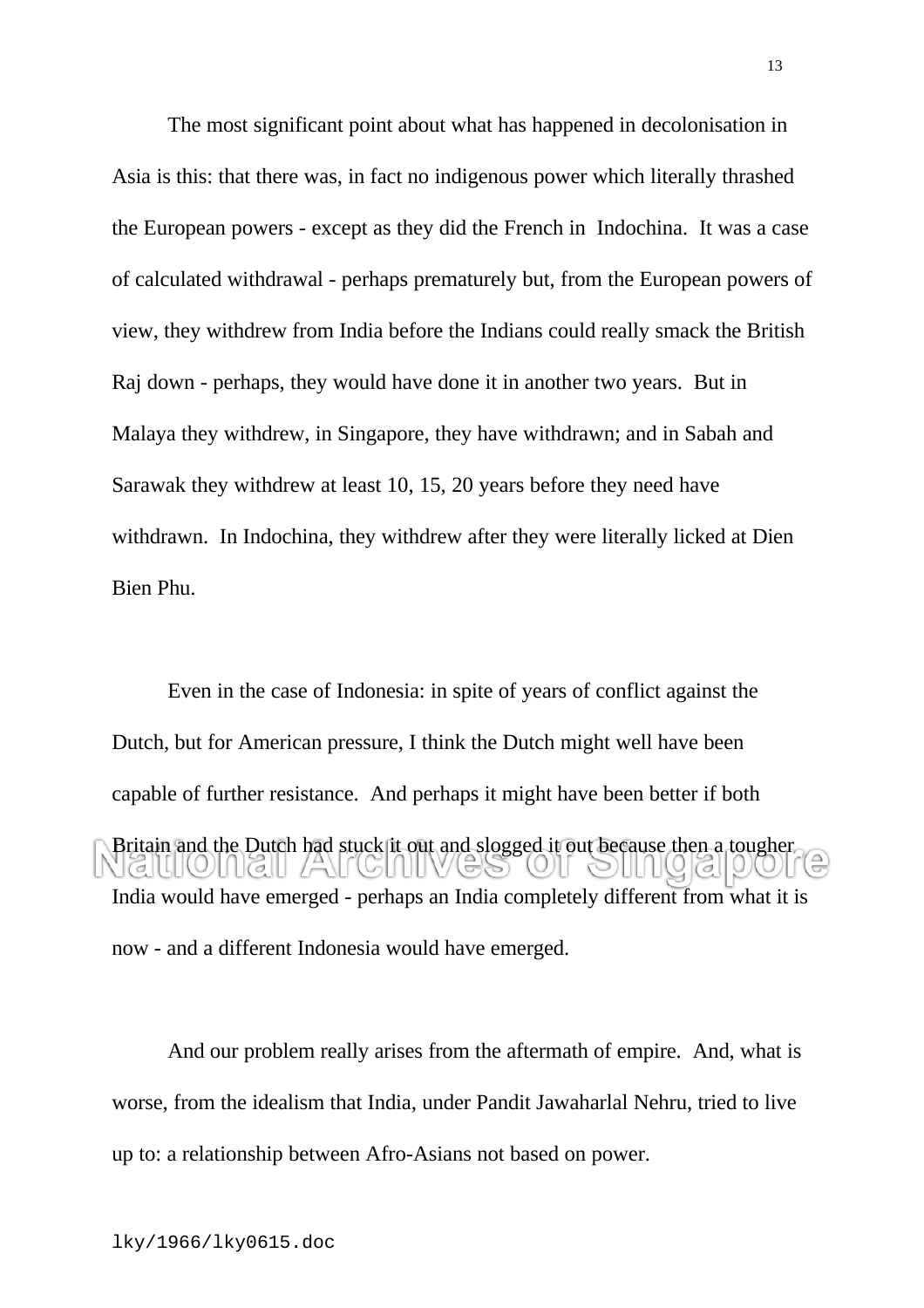For 17 years, Nehru presided over the destiny of one of the biggest, potentially strongest, nations in Asia: next to China, there is India.

What makes a nation great? It is its potentials in natural resources: land, minerals, agriculture, etc., and its human resources. A combination of that plus organisation brings about power.

And Nehru conducted his relations with small nations like Ceylon, not on the basis of big to small power but on the basis of equals. There was high idealism. And this is quite a remarkable thing. There are one million people of Indian descent in Ceylon. Not Jaffna Tamils, but Tamils who were brought there by the British Raj to work on the tea plantations. This is a problem which has been festering for years since the 1940s, and it has not been resolved yet. And here is a big power... And really, nobody can stop India if she decides to flex her  $\vert\vert\vert\sigma\vert\vert\vert$ muscles…. She can start confrontation - just like the Indonesians had confrontation against Malaysia: 100 million against 10 million. And this is 400 million against ten. Life could be made a misery; but no. Here was an attempt to strike a relationship on the basis of equality, of moral principles.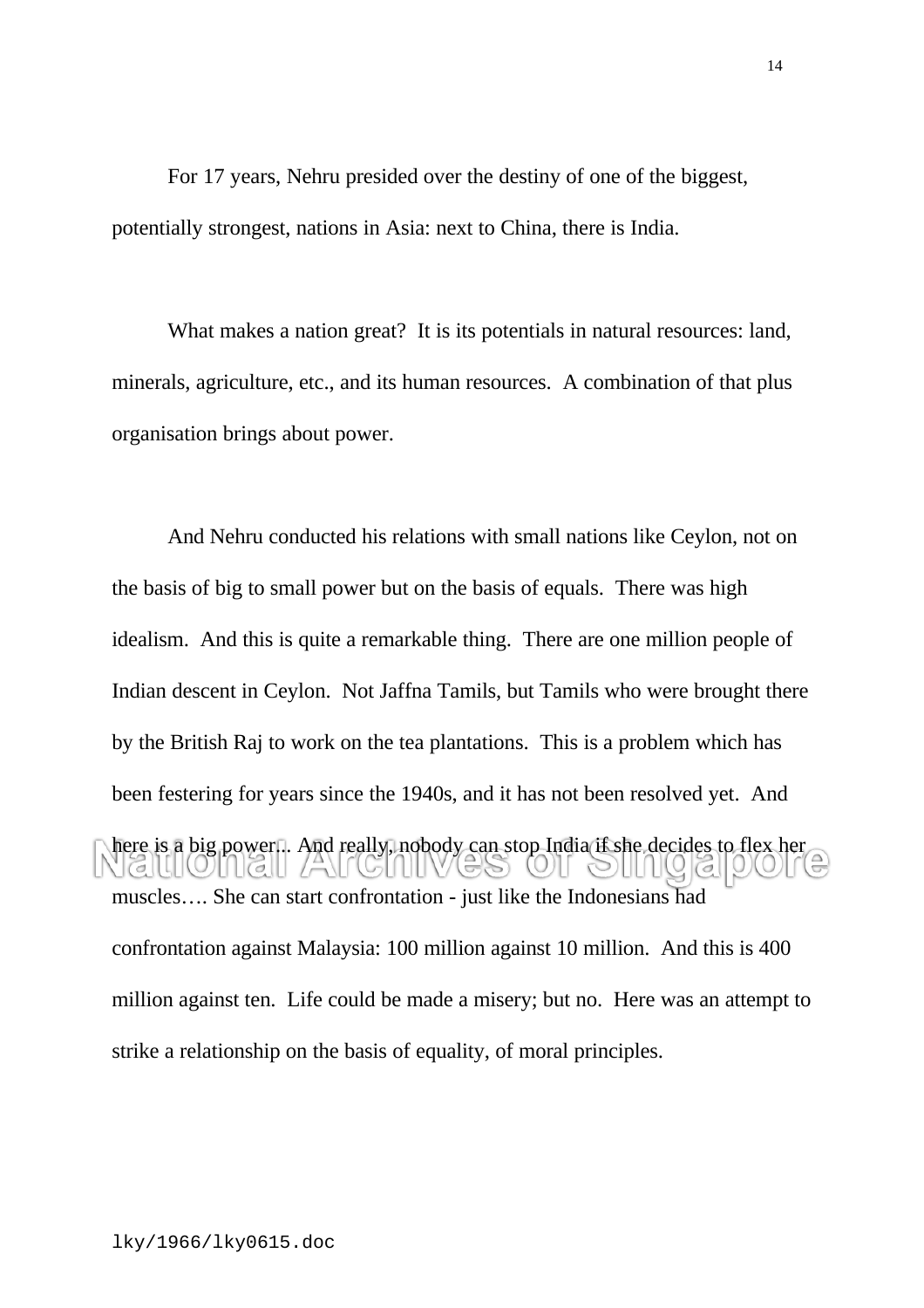And the humiliation of that policy was in 1962 over the troubles between India and China on the Himalayas.

And it was the failure of a policy, despite themselves and, what was worse, in Nehru's lifetime. They had to abandon this principle and say, "No. In fact, it is big fish, small fish, smaller fish".

Chinese proverb goes as follows: "Big fish eat small fish; small fish eat shrimps". So, the Indians decided that they just could not any longer afford to be other than what they believed they could be: big fish. And the process has started.

Of all the countries in Southeast Asia, the one country that has understood this is Thailand. They may internally, have a regime which is not quite in keeping with the principles of modern, democratic government. But if you talk to  $\binom{1}{2}$  $\vert\vert\vert\sigma\vert\vert\vert$  $\cup$   $\sigma$ their ministers and to their officials in the Ministry of Foreign Affairs, you will know that they really understand all this very well. They were never colonized probably because of a stroke of good fortune and also because they understood the mechanics of power.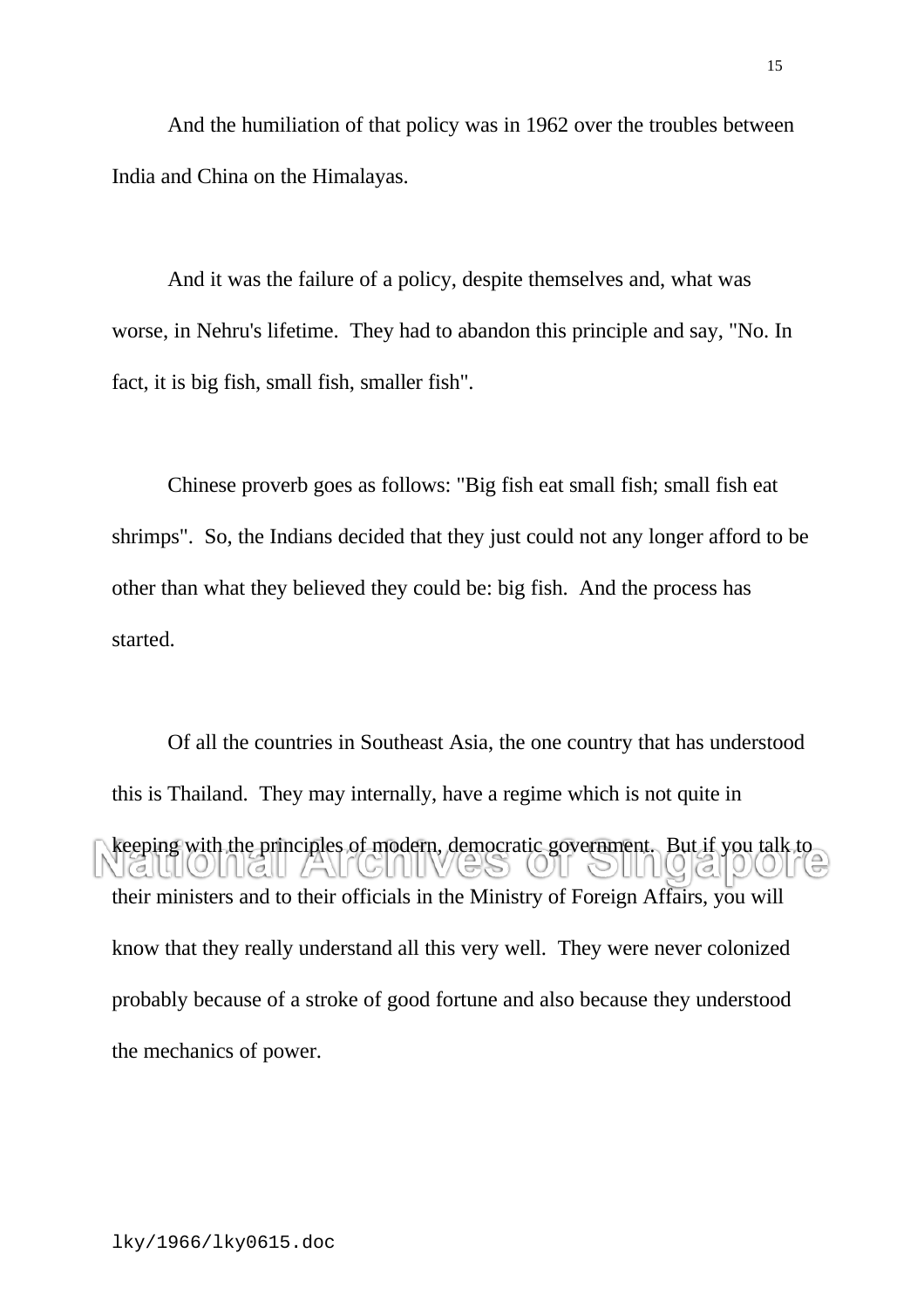There was a time not so very long ago when the Thais were in control of large tracts of Burmese territory - including Mandalay. Those of you who do history will know that. Even, in the course of the last 20-30 years, Thai boundaries have altered. The Thais have four Malay provinces in the south. And during the Japanese Occupation, Perlis, Kedah, Kelantan, Trengganu became part of Thailand. On the west, they went as far as Mandalay. Then the British came in and altered the boundaries and said, "No, here is your boundary." On the east.. you know Cambodia and Thailand are always having problems over their borders. As you know, we are very good friends with Cambodia and my personal relationships with Prince Sihanouk are more than usually good. I would like to make this one simple point: that he is genuinely concerned about the integrity of his frontiers:.... And when I met the Thais, having come from Phnom Penh, they asked: "What are your Cambodian friends worried about?" I said, "Well, to speak quite frankly, they are worried about you." They said, "Why should they worry about us? And I said, "Because they feel that perhaps, history will now pick up from where it left off"....

Cambodia became a French protectorate towards the latter half of the last century. And then the boundaries between Cambodia and Thailand were decided, of course with the protecting power of France Participating.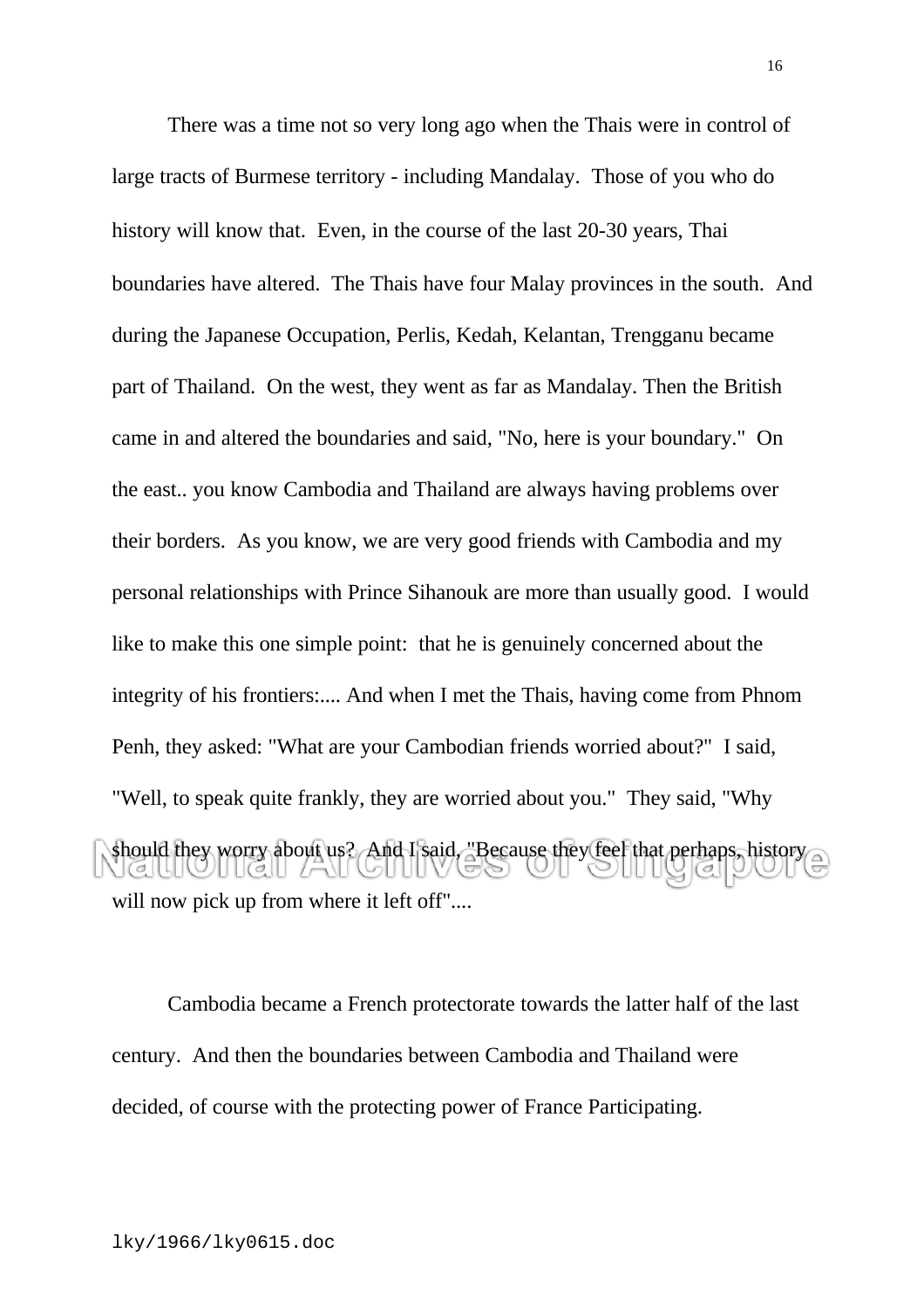The Cambodian fear is that the process which started and was stopped at that time will now resume. The Thais will move in and encroach from the west; the Vietnamese will move in and encroach from the east - which was what was happening until the French came.

Mind you, there is another point of view and that is the point of view of the Thais. They say, "Well look, we were in physical occupation of such and such a territory. Then we were forced by the British to disgourge Mandalay, this, that and the other. And, on the French side, we were asked to disgourge this, that and the other."

But, what is significant is this: that when the Japanese came in and displaced the French as the protecting power - the Thais have a very keen sense of anticipation of history - large chunks of territory were transferred from Cambodia to Thailand. Just as the four Malay States in the North were given to  $\left| \left[ \left( 0 \right) \right] \right| \left| \left[ \left[ \infty \right] \right] \right| \neq 0$ NIGHIW Thailand as the Japanese Army went southwards, so parts of Cambodia were handed over. And, after the war, they had to be returned. Boundaries were redrawn.

The point we should constantly remember is this: never take the future for granted. Do not believe that decolonisation means going back to some idyllic,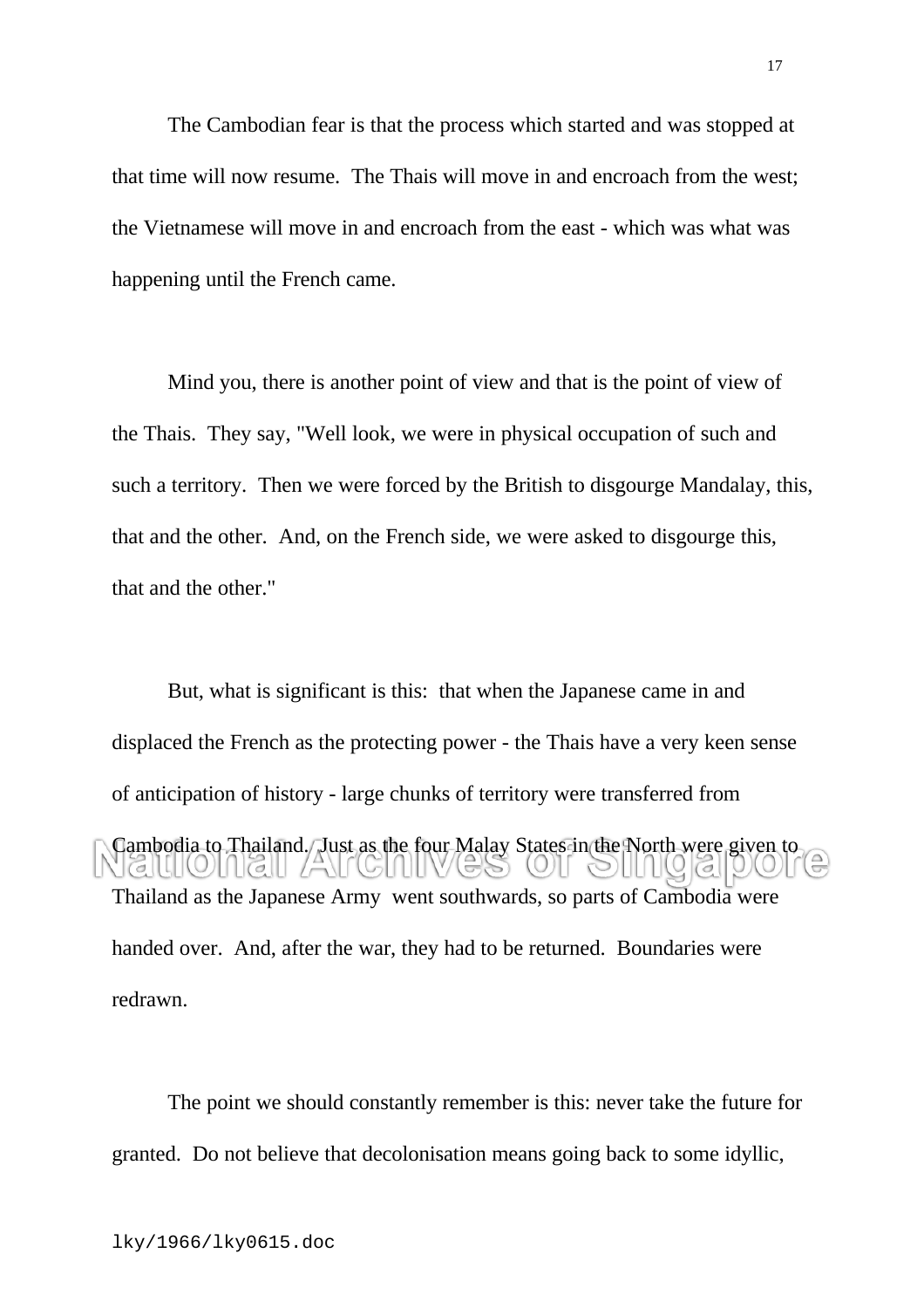romantic past; that before the white man came, we were all Asians together, loving each other, living in peace and helping each other and that all were happy. That just isn't true. Before the white man came, there were bigger fish chasing small fish and smaller fish chasing shrimps.

From time immemorial, that was the order of nature. And now, the big European fish are being pushed out so that the stage is set for local big fish to settle terms with small fish, and small fish with shrimps.

And we, having the smallest area in the region, must naturally be concerned.

There are various types of shrimps. Some shrimps stay alive...Species in nature develop defence mechanisms. Some shrimps are poisonous: they sting. If you eat them, you will get digestive upsets. Of Singapore

Obviously then, some small creatures have got their own defence mechanisms. And we have got to discover our own survival techniques. First, as has been suggested, some small creatures are just not palatable. So, they are left alone.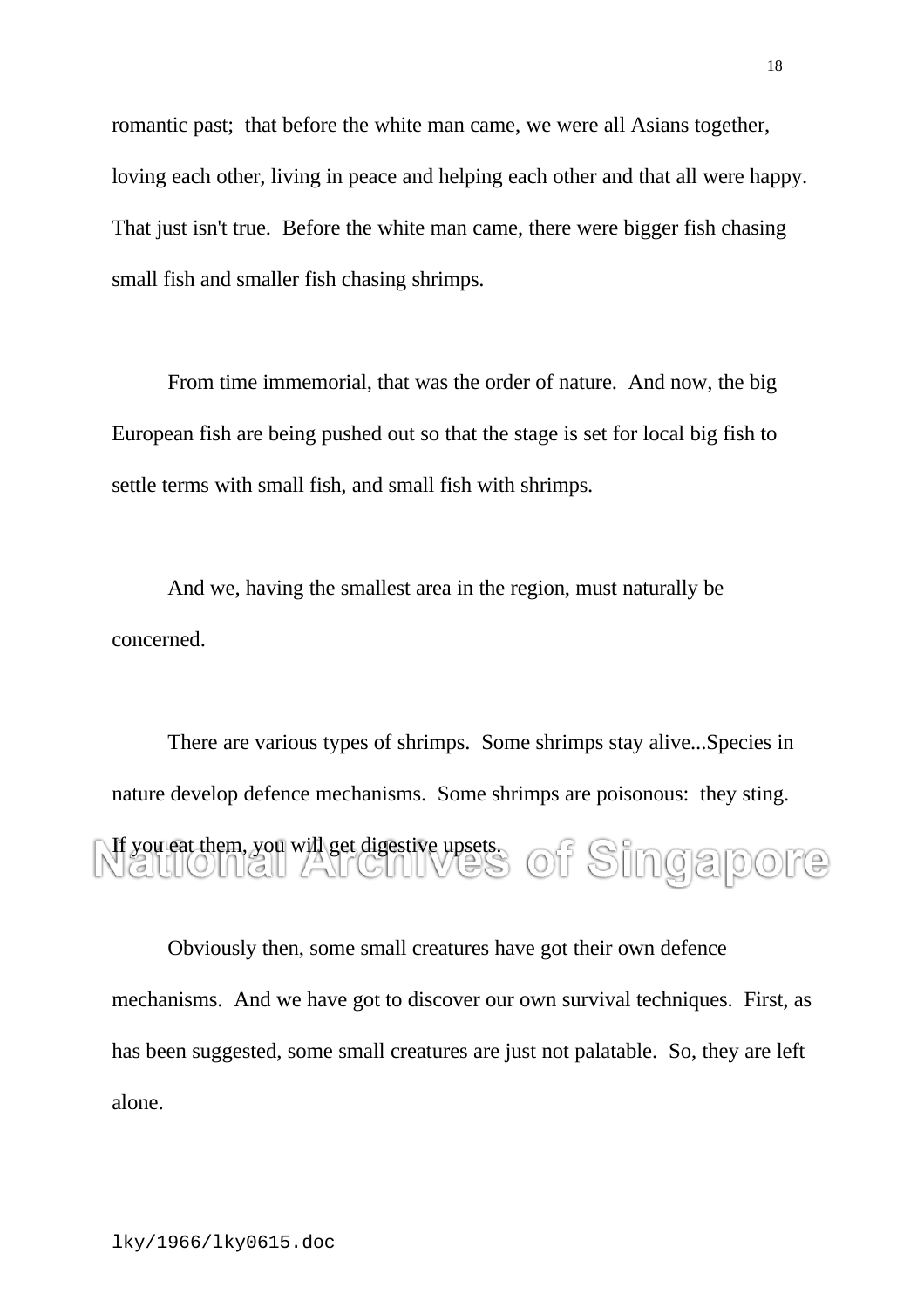Then, other small creatures attach themselves to big ones. You know, it is like a big animal which has a small animal in tow - so to speak. And, for the time being, I am here quite happy to have bases and warships coming to and fro ... That is all right, it suits us. From time to time, of course, you must take note of the fact that other people think that the British are becoming decadent, dispirited, incapable of ruling themselves. So we say, "Right, what shall we do in that eventuality?"

This brings me really to the conclusion of the point I want to make this evening. That there are some things worth pondering about and sometimes, it is as well that the future may not be quite so simple and straightforward for our neighbours and for ourselves. there is an element of uncertainty.

You see, in this situation, the slightest manifest or overt threat to the cultural, linguistic and ethnic survival of any group sets up nervousness, which is  $\Box$   $\Box$ 75 VI (USITIL a natural quality. It is a defence mechanism. It happens with all peoples all over the world.

The last East European country I visited before I came back was Bulgaria. Before you go to a place, you try to read up about the place. And I read in the history books that they were originally not a Slav-speaking people. They came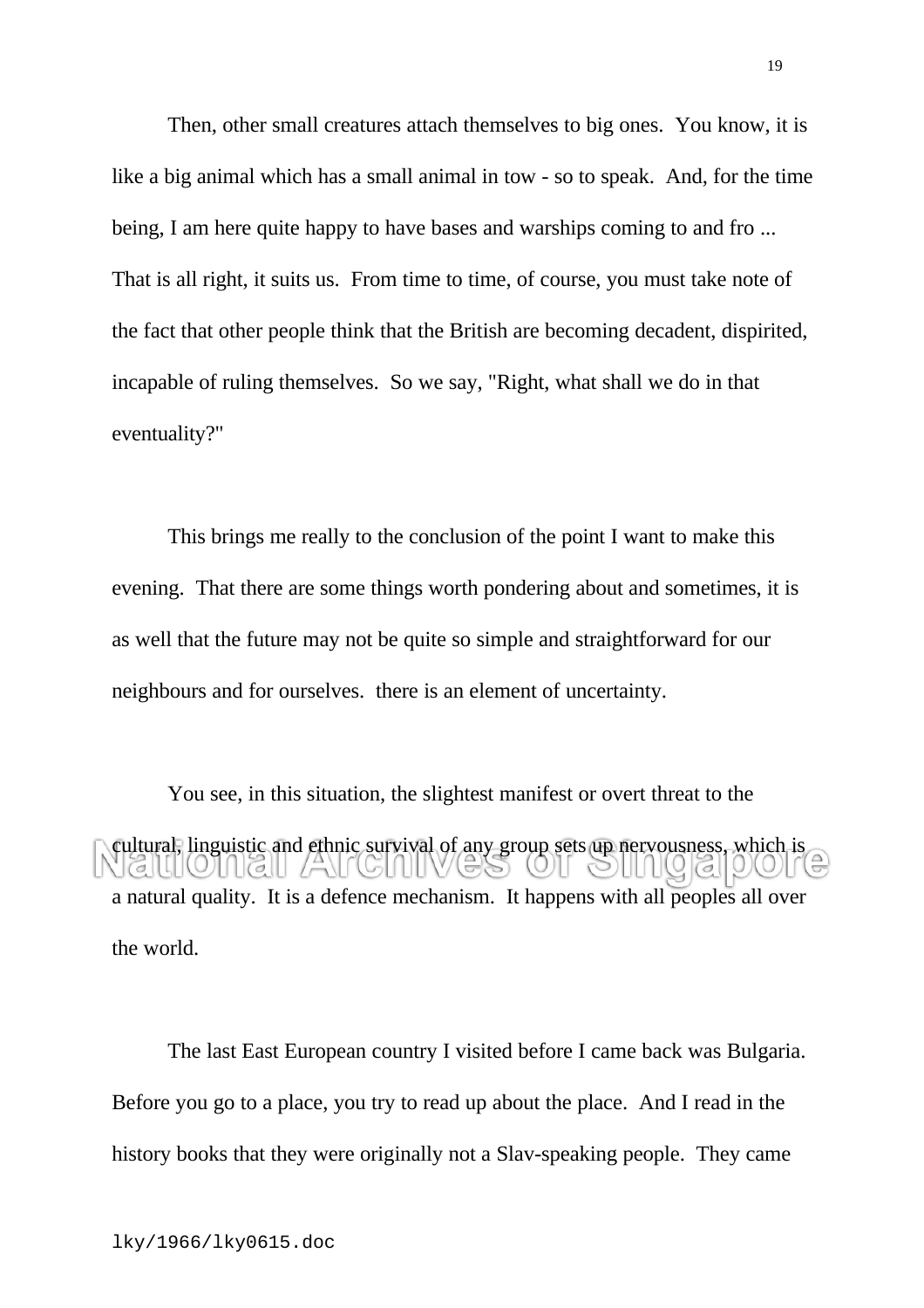from Central Asia and in the first millinium A.D., they migrated and they found some Slav peoples there. They came as nomads, conquered and settled there. And then slowly, they got assimilated and they adopted the Slav language that was already there before they came. And then the Turks came and knocked them down - the Ottoman Empire - Muslims - and so on. There are many mosques still bearing testimony to 500 years of Turkish hegemony.

What is astonishing is this: that after 500 years, the Bulgars are Bulgars. I thought to myself; perhaps this is what is necessary - a study tour for people who talk blithely in all these wide, sweeping terms of race, religion language, culture. They were down for 500 years, and they emerged only in 1918. And it might well have gone on for another 500 years - they would still be what they are.

This poses very grave problems. You say to yourself, Look, what is the future for us?"<br>Natulonal Archives of Singapore

And, the answer really is: it depends upon first, what we do within this region - most acutely, what we do ourselves in Singapore and what they do in Malaysia and then what happens in Indonesia, in India, in China. Because this is really what it means: big fish, 700 million people, hydrogen bomb. If you really want to talk in terms of "seas of fishes" - as a real big fish .... this is what decides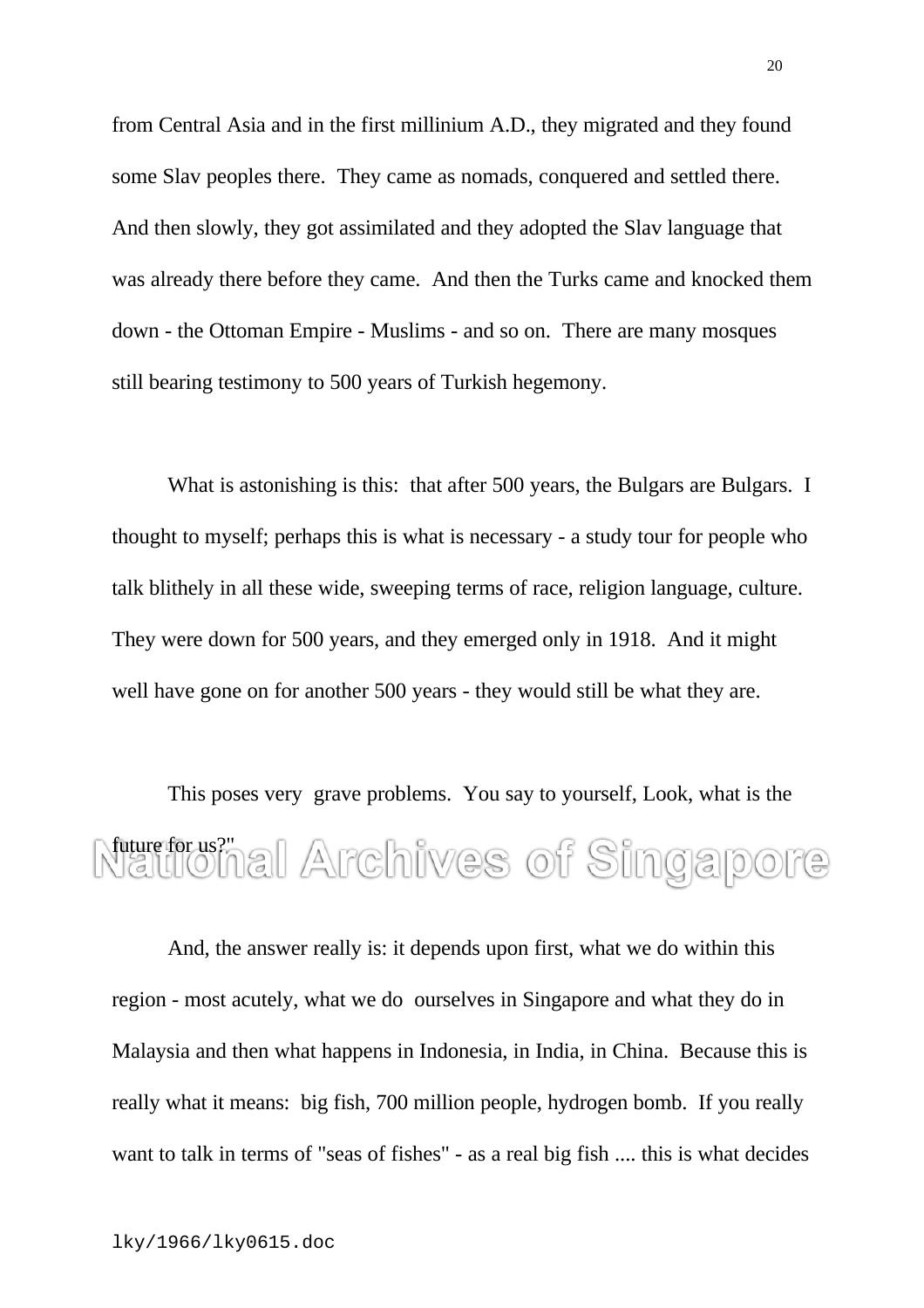it. Then, 450 million Indians; then 108 - whatever it may be - million Indonesians.

If we want to play these racial, ethnic, cultural and linguistic loyalties, then you have got here the Balkan peninsula. The Malay peninsula can well become the Balkan peninsula of Asia.

The Balkans was a tinderbox because big powers were fishing around. After 1918, when the Austro-Hungarian Empire was destroyed, the Allied Powers decided that the Bulgarians should be free but that they should never come together with the Russians. So they appointed a German king to look after the Bulgars. This is the way life is. So they said, "Right, you are actually a Central Asian people who adopted the Slav language. If you go and join the Russians, that will make the Russians too big and more uncomfortable for the  $\frac{1}{6}$ others. So, we will appoint a German to be your king..."

And we can play the musical chairs on the Malay Peninsula and life will eventually become utterly miserable for all of us - regardless of whether you are a big fish, a smaller fish or a still smaller fish.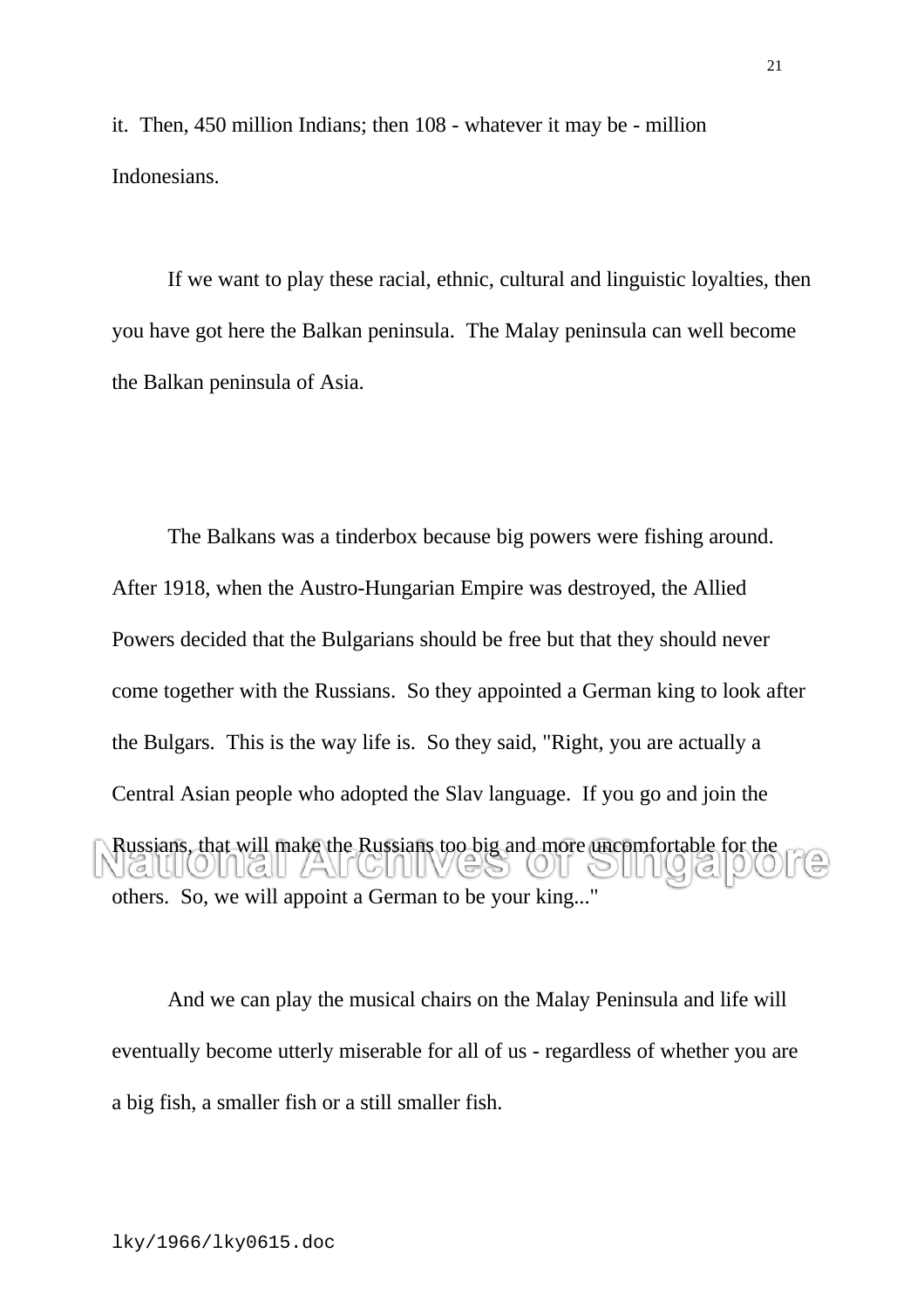The solution really, is multi-racialism. And, I believe this is the best way out. Any attempt to play ethnic, cultural, linguistic loyalties must mean disaster. And, even if it succeeds, it will bring unhappiness.

If you look at the map, you will find that between Bulgars and the Soviet Union are other countries, like Rumania. They don't share a common boundary with the Russians. But the Rumanians do. And the Rumanians are not a Slavespeaking people. They are a Latin-speaking people. And there is a great deal of comment at the present moment about how they are trying to do things their way. But what is even more interesting is that the Poles, the Western Slavs, the Poles and Czechs - they are Slavs, probably as much Russian as I am Chinese or what we will be in another two or three generations.... And the remarkable thing is: behind all the realism, the realistic appraisal of their survival prospects, they have decided that their danger comes from a Germany seeking revenge for the loss of the last war. And their friends and natural allies are the Soviet Union. Because if they go down, then the Soviet Union will be in trouble. And, in spite of all that, there is a definite desire to be what they are: Poles and Czechs.

What is even more significant is that the Czechs and Slovacs are distinct people. They are one people - both Slavs - who became separated for 700 years. One became part of the Austro -- Hungarian Empire and the other didn't.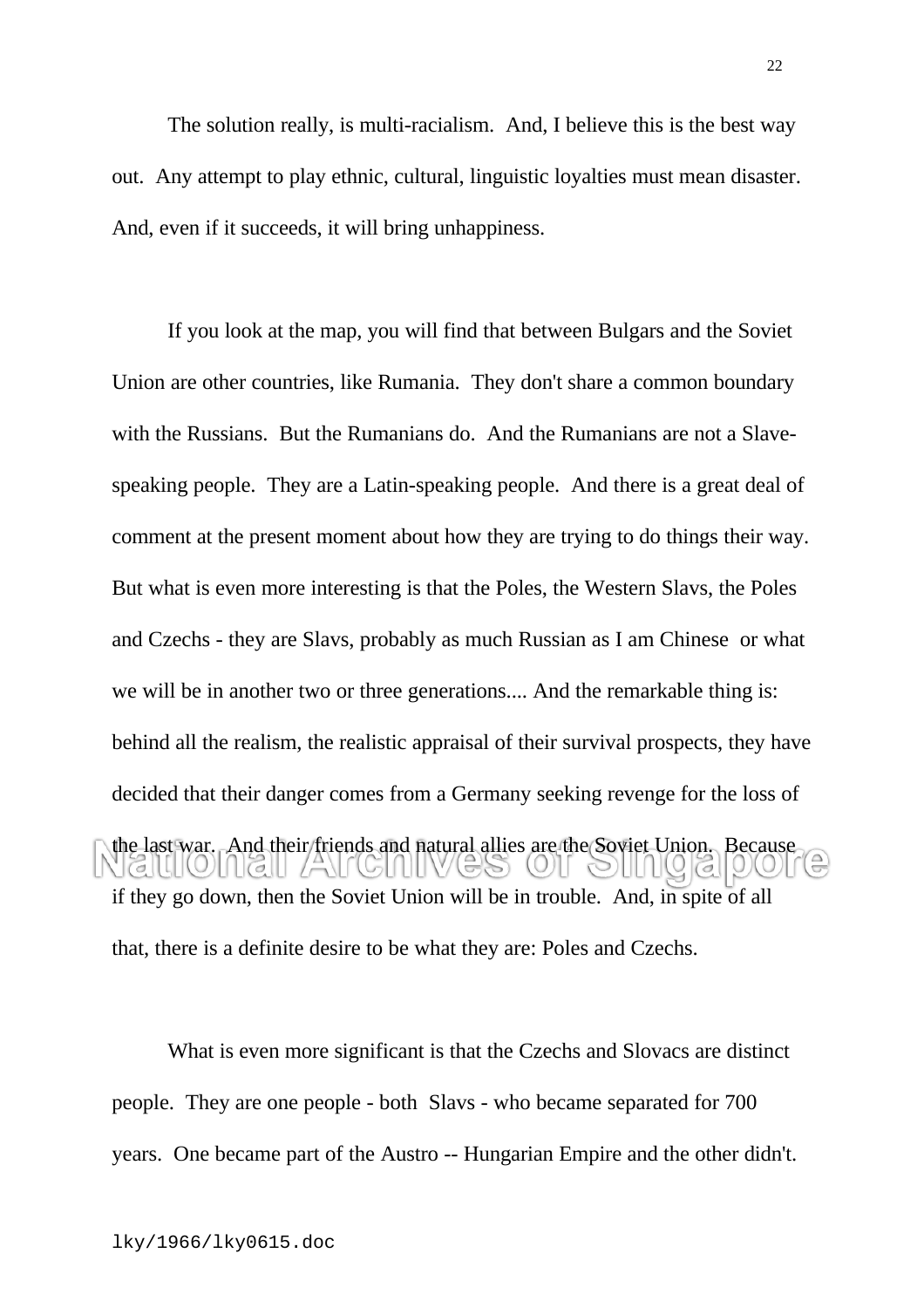And, you know, two distinct languages or variants of the same language emerged. And today in Czechoslovakia, there is autonomy in education and in many things for Slovakia - this for people of the same speaking language and culture and ethnic group.

What does it mean for us? We have really to sit back and think. And this is why I say that at least for five years, probably a decade, if I have capital, I won't flee from Singapore. In fact, I won't even flee from Malaya. Why? Because really, Malaya wants - or Malaysia wants - to be Malaysia. It does not want to be a small part of a larger whole. And this is the contradiction of all your intra-national and international problems.

Internally, people like the utmost freedom for themselves. And the more autonomy you have, the weaker the central power. Internationally, you like to meet your neighbours with the maximum of strength - to be equal. And, of UCH GILZAI UHIN course, everybody knows that we are all equal - and we are not really equal.

Now, if they don't want to be absorbed - as I don't think they do - then, certain accommodations become necessary. It is better to make certain concessions within your country and to your smaller neighbour like Singapore than to be absorbed. This is the problem.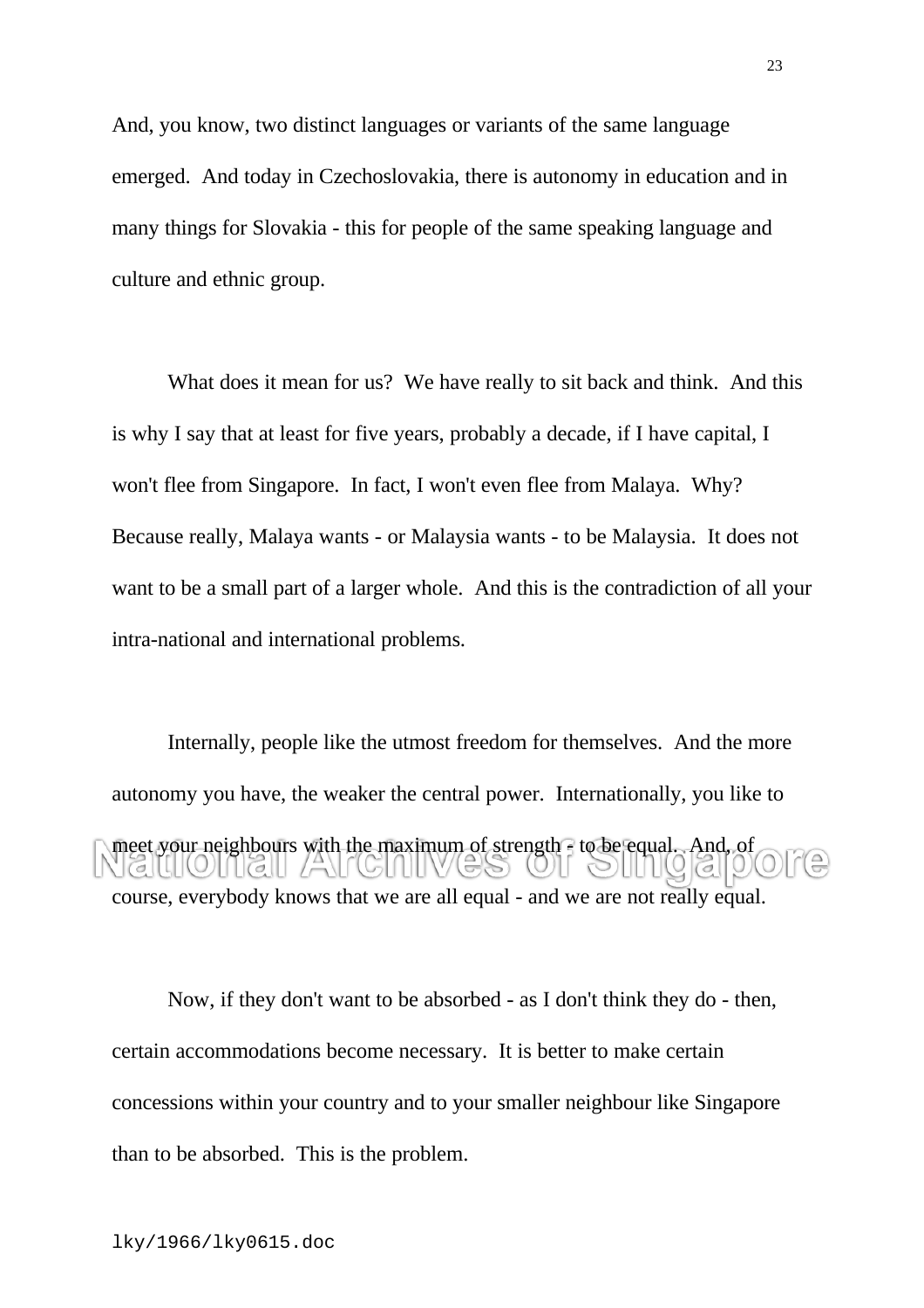You know, from time immemorial, the small fish is caught between the medium and the big fish; and he says "Which one shall I....? Best of all, I will be friends with both medium and big fish.

Do you know that there are 1,000 Communist guerillas or armed bandits on the border? Their numbers range from between 500 to 1,000 and perhaps they could even expand to 2,000. They run schools for indoctrinating cadres; they run military courses and so on because the old guerillas are getting a bit middle-aged and they are not quite the same. They are just like some of your old revolutionary types in the university. You know, as they sit down, the waistline expands and they talk like the same violent language while the body becomes flabbier and flabbier - and often the mind gets flabbier too. This is happening there, and they run schools.

# National Archives of Singapore

And for the last six to seven years, there have been no end of conferences between the Malayans as they were and the Malaysians as they are now and the Thais to flush out these 1,000 chaps. And, in spite of all the blood-brotherliness of the northern Malay states and the southern Thai states - or perhaps, because of the blood-brotherliness - they have never succeeded in flushing out these 1,000 communist terrorists.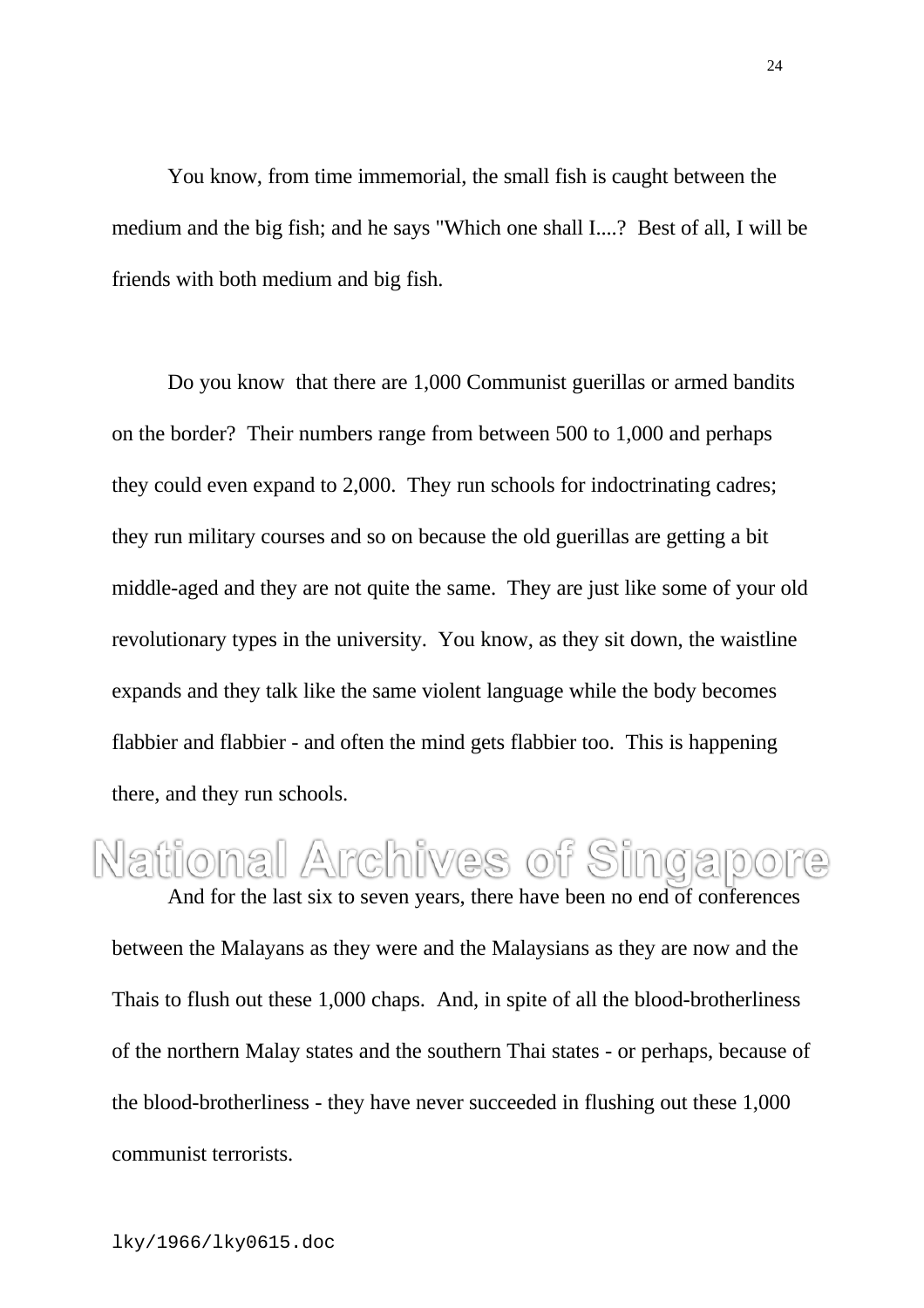And we sit down and say to ourselves: you know, really the Thais know what this is all about.

You see, every country needs buffers. And really, life will become intolerable for the Thais if suddenly, things were to happen and you get irredentist movements and self-determination... The vote is taken, there is plebiscite and so on and so forth... What happens? I mean, four southern provinces may disappear!

And you know, with such and other different irritants, the four provinces will remain Thai. I have not the slightest doubts that it will be for a long while.

But, if Malaya were to be encompassed, then what will happen? So, you see, when people say, "Right, let us have a large Southeast Asia Union, "I say I  $\left|\left|\left|\left|\left|\left|\left|\left|\right|\right|\right|\right|\right|\right|\right|$ EVELGITIEV am all for it - if you can bring what are relatively, in Asian terms, diverse peoples together. If you talk in terms of Maphilindo then, of course, there must be a certain amount of unease because it implies so many things. It implies Malayness, which means Indonesianess because they are the largest component part of Southeast Asia. And it implies Islam and it implies the Malay language,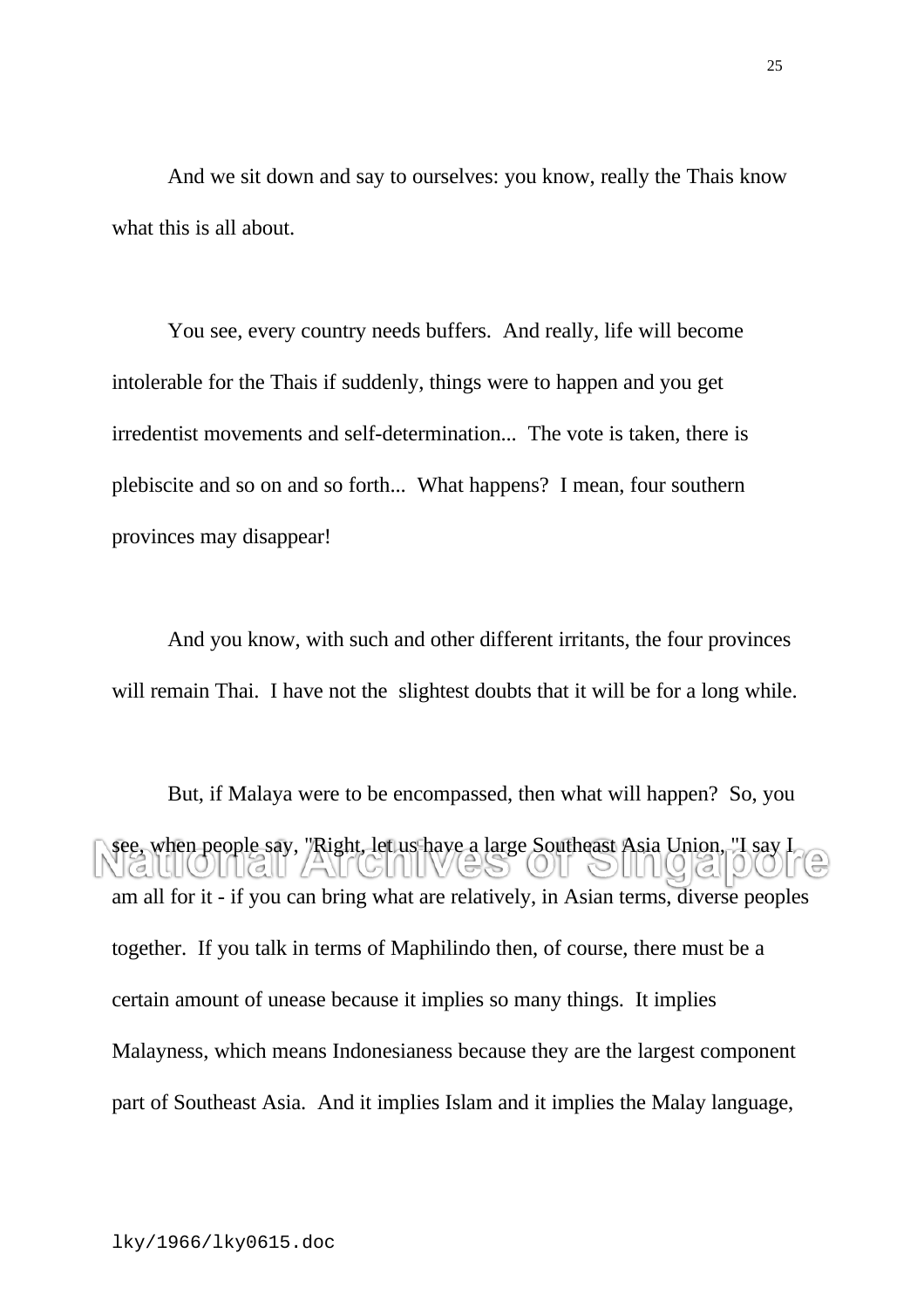and so forth. And, the Tengku has quite rightly said - I am not saying this, the Tengku is saying this - "Forget it. It is a waste of time."

Why does he say that? It is as if a Chinese foreign minister from Peking were to proclaim, "Let's have a big union of China, Taiwan, Singapore." You know, based on what? On Chineseness! That we are all the same people - But, are we? We may have been. But are our interests the same? That is what I want to know.

But if you say, "Look, let's have the Thais in too." I say, "That's a good idea." Because my diet habits and theirs coincide. There are many Thai dishes which I had the last time when I was in Bangkok, and I tucked into them with great relish. This gives a broader spectrum to South-East Asian co-operation.

And, to sum it up, I would say that the future really depends upon how we, in Singapore, are able to see our long-term interest, Not as a Chinese people, not as an Indian people, not as Malay people - First, as a Singaporeans, what is our interest? And our interest inevitably must mean a wider horizon which means the interests of the people of Malaya. I am talking now in geographic terms not in political terms. So, I am using Malaya in the geographic and demographic sense of the word. And, of course, Malaysia - yes, excellent;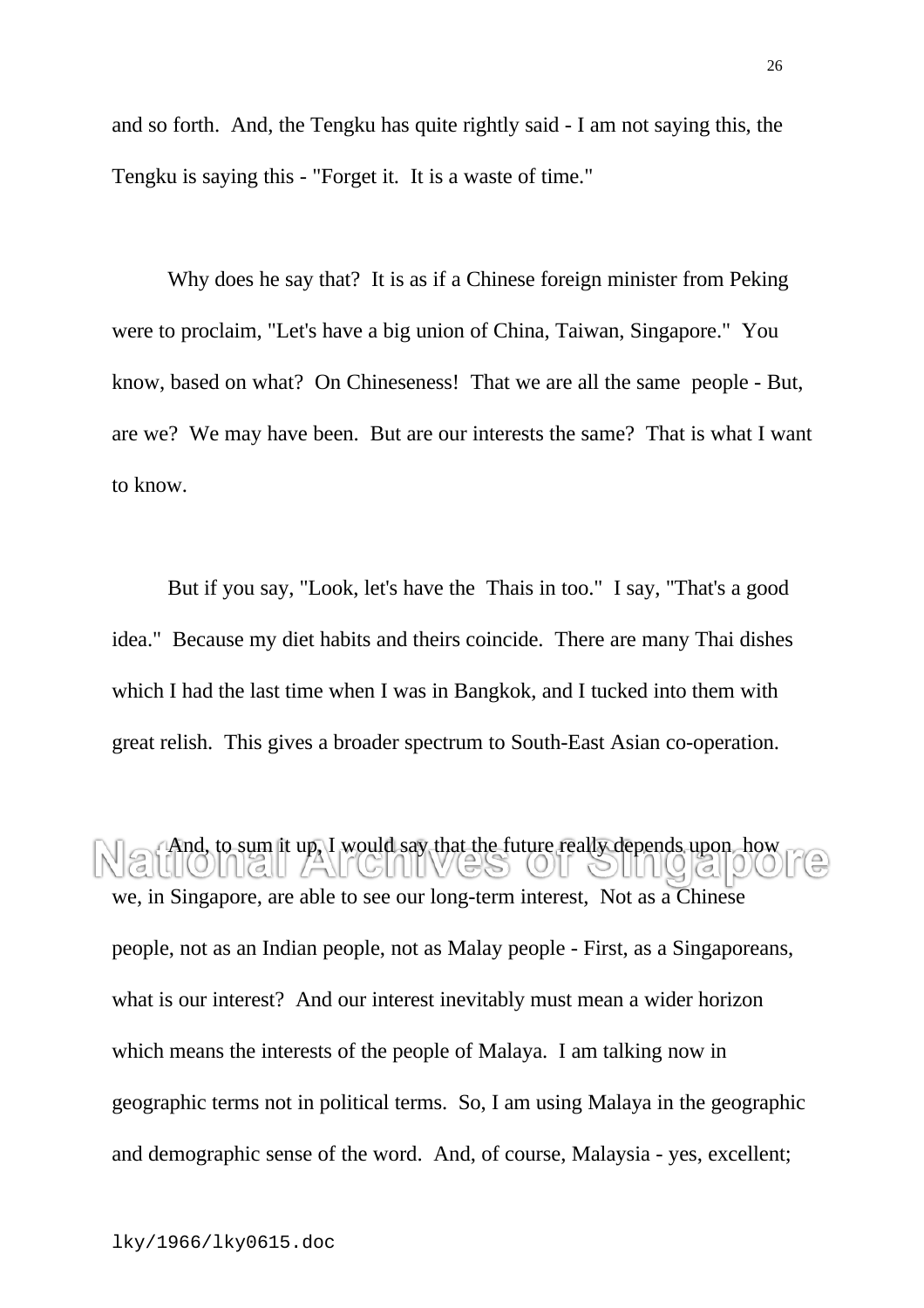by all means, because that is a wider horizon. And then I say we look beyond to a wider horizon still - Thailand, Indonesia, Philippines, Yes. Burma, Laos, all the Buddhist states - there, I would say, is a very good admixture to a large South-East Asian whole for economic, cultural, social co-operation.

And eventually, what we want to do is to try and establish, within the decade, some semblance of a balance which can be maintained with the minimum of outside under-pinning.

And so, you see, if you spend a lot of time thinking about these contingencies, panic will not be the natural reaction to these developments.

#### SINGAPORE GOVERNMENT PRESS STATEMENT

### QUESTION AND ANSWERS AT THE MEETING HELD AT THE UNIVERSITY OF SINGAPORE ON 15TH JUNE, 1966.

Question: Do you, sir, in the light of your speech, envisage the formation of an economic community among the big and small fish nations of Southeast Asia? If so, what part do you think this small poisonous shrimp of Singapore will possibly play in it? Thank you.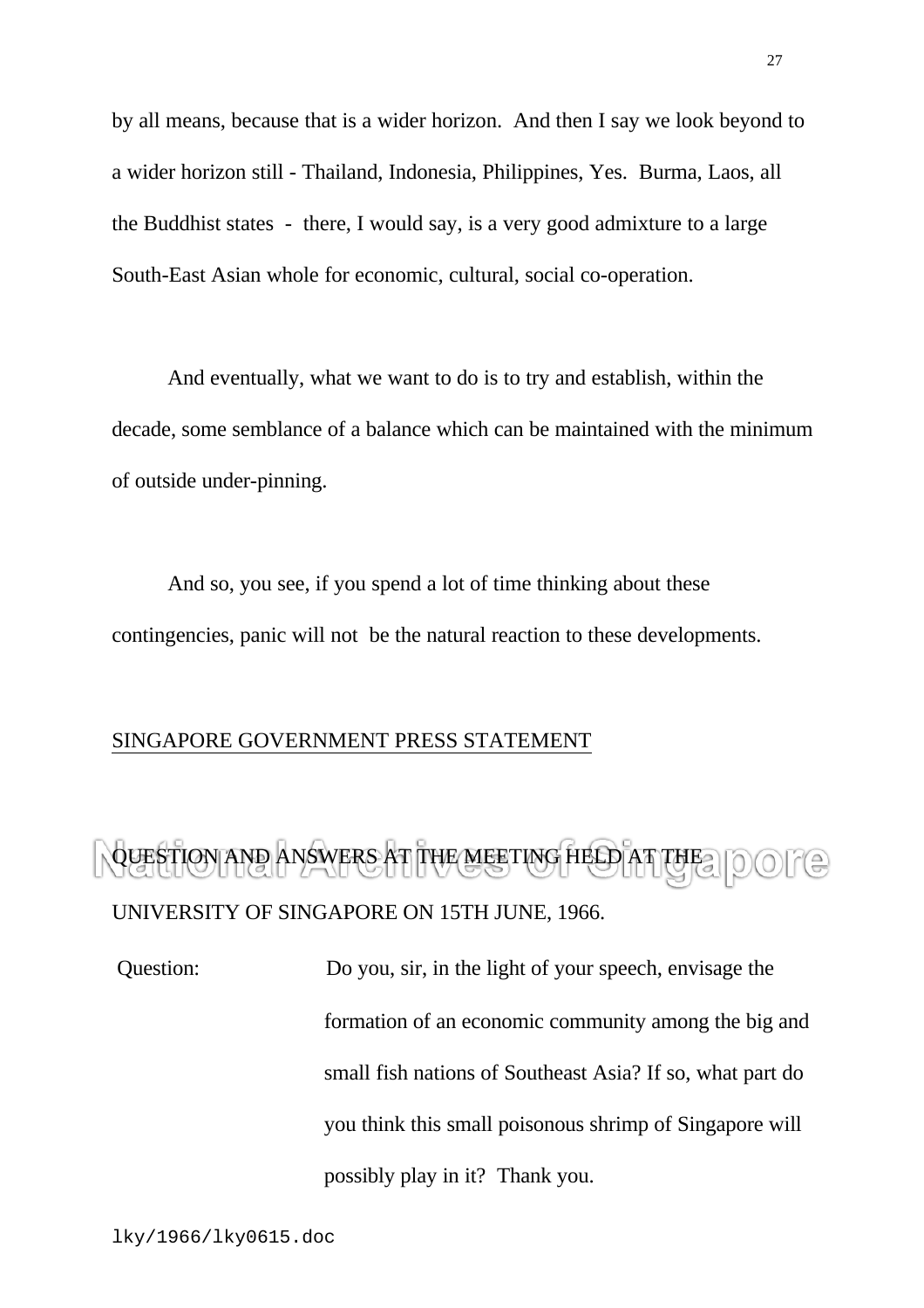P.M.: There are two courses of possible development for Southeast Asia. One is the more natural in the sense that that is what human beings naturally want to do in the process of expansion and settling relationships in terms of big and small and the bigger absorbing the smaller on the periphery. And, if we can go through that phase as successfully as Europe has gone through it - I mean, you have Luxembourg, the principality of Monaco, you have Belgium, Holland and France, and you have Germany; and they all co-exist. If you get over that first phase such as when the Germans thought that they could make this one big Germany, then peoples' minds once they are reconciled to the fact that these are the political divisions  $\mathbb{R}$ ational  $\mathbb{A}$ for the time being relatively permanent - peoples' minds

must begin to think that co-operation is the sensible way out.

The most illuminating fact which struck me was the fact that the East European countries, communist though they may be, are extremely anxious to diversify their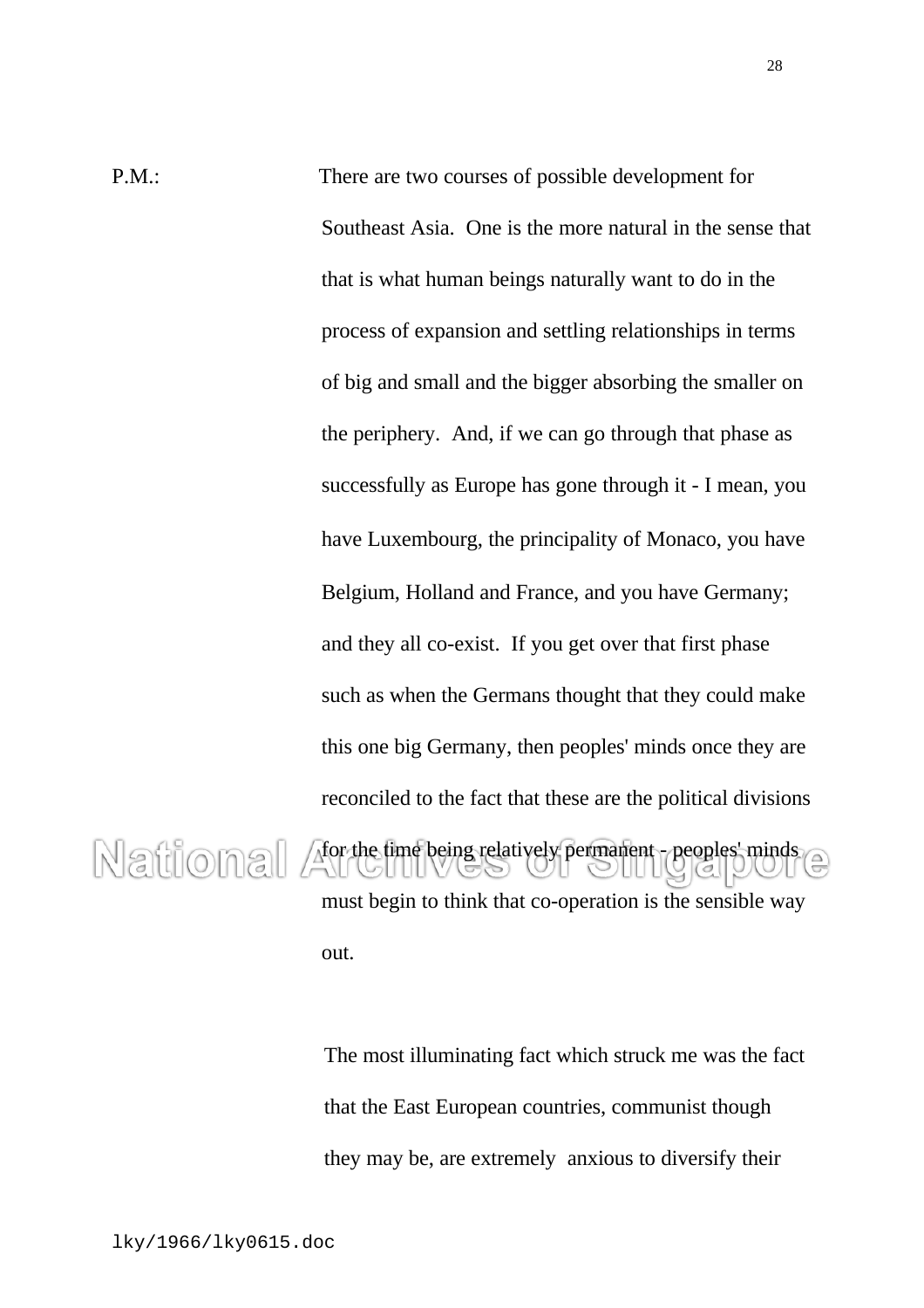trade connections. They wish to do this not just with Afro-Asia, not just with Singapore, but equally as much with the West. They want to sell to Germany, to France, to Britain, to the United States. They want to get foreign exchange, buy the kind of equipment which they cannot get from the Soviet Union - sophisticated electronics, big machines which could mean doing things in 5 years which may take it 15 years. And one of the phenomena of post World War II is that modern techniques of production and technology leads to the emergence of super powers. The self-contained national unit, national self-sufficiency, is old-fashioned and outof-date. It does not work unless you are a really big land mass like the United States of America or the

National A<sup>USSR</sup>. Britain is too small and is really thinking seriously of going into Europe. France knows she is too small and that she has got to go in with Europe.

> Modern techniques of production means that you must have a big market. 50 million people is not considered big enough. You know, the British aircraft industry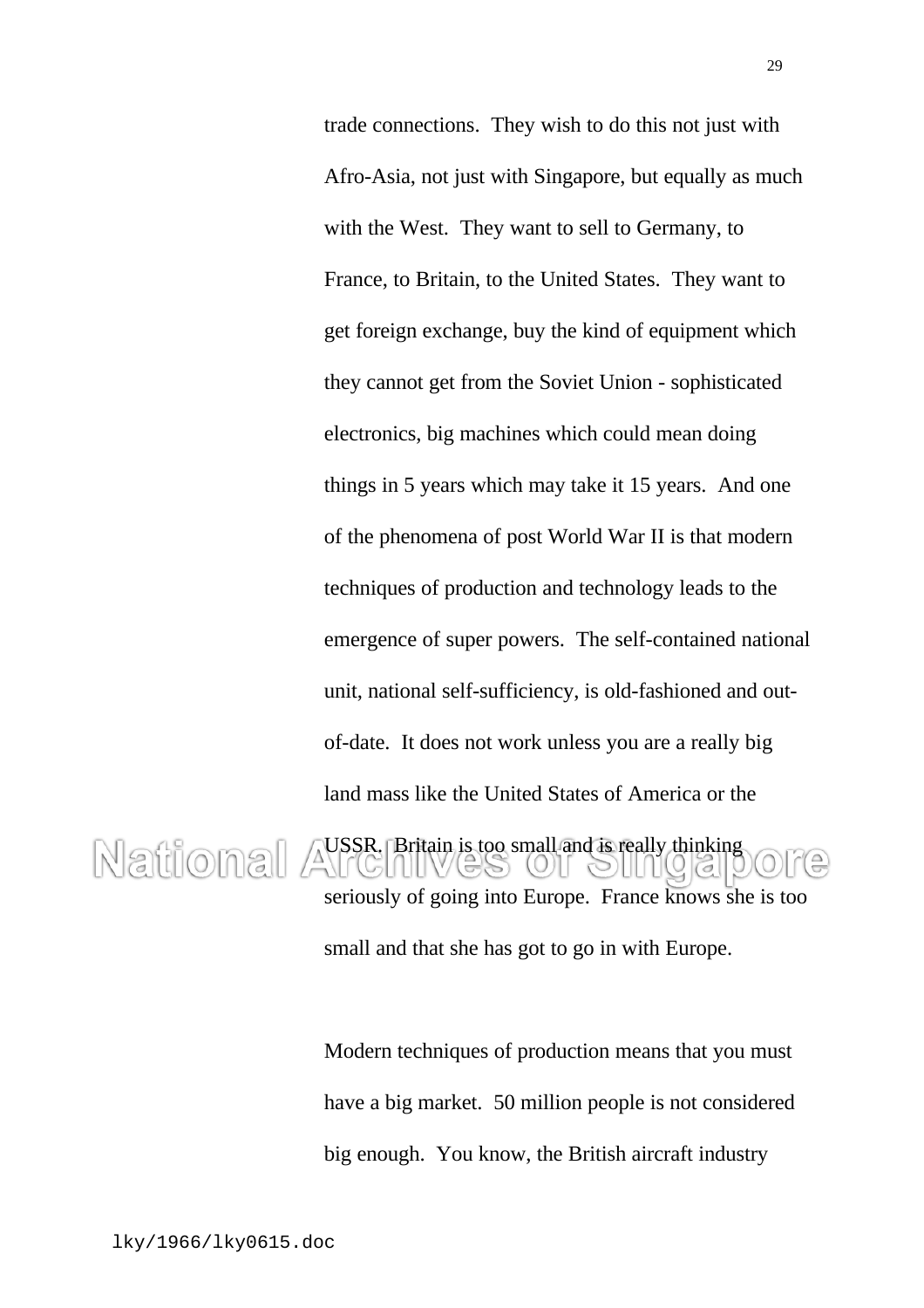probably illustrates this most vividly. They were the first with so many aircraft: the turbo jet, the Britannia but almost before they go it off the drawing boards, they were overtaken. They were the first with jet aircraft, the Comet - and they were overtaken. They haven't got the market. The Russians and the Americans have. Their domestic market is enough to give Boeing and Tu104 a large enough market and then with a surplus they complete and break Britain on the export market. British Comets are out. All the East European countries buy Ilyushins and all the Western countries buy Boeings or DC 8s.

Your VC 10s can't sell. I mean, loyal members of the

Empire may buy. Malaysian Airways buy Comets. We National have to support our friends. But, you know, Qantas doesn't buy them. Qantas buys Boeing. So Britain combines with France to try and break through and build the Concorde - the supersonic passenger jet aircraft.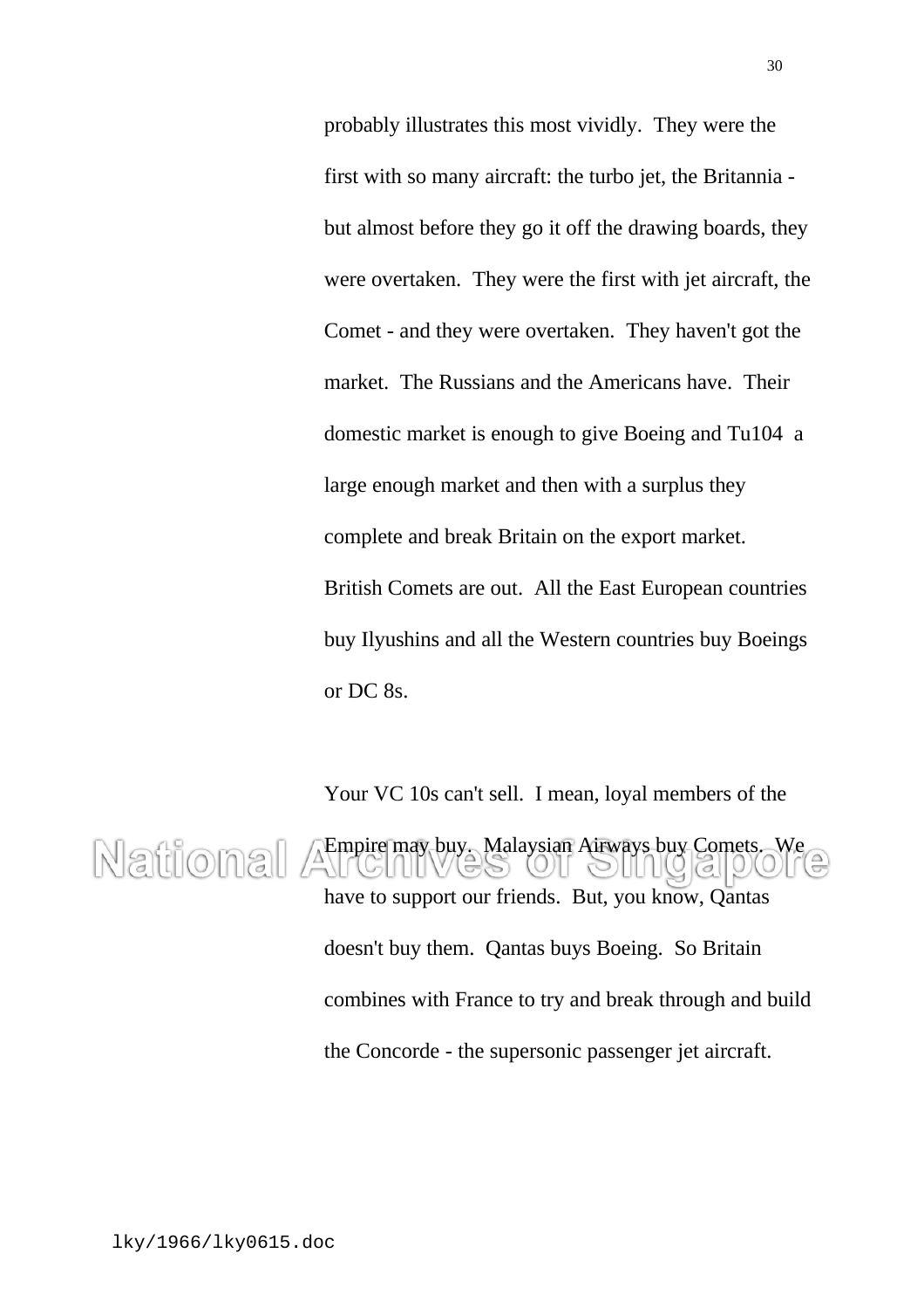Just as in passenger jets, so with every mass manufacture of every article and of every commodity. What is your market of 10 million in Ceylon or Malaysia? What is your market of 1000 million in Indonesia? But with regional co-operation you lump together about 300 million people, and everybody stands to gain. And today there are two large trading blocs: the western bloc are signatories to GATT: the eastern bloc, Comecon. As for China, I am not quite sure whether really she is Comecon or not. And then there is the Afro-Asian world that tries to throw links to both sides. But in the end if we get the point established that nobody can swallow up the whole and that we have to co-operate, then I say Singapore could be the catalyst

### Mational Athat could help speed up the course of economic

development for all her neighbours in the region. But you can only do that if you first establish the fact that this must be accepted.

Second, our separate existence having been accepted and conceded, we then deal with them on equal and fair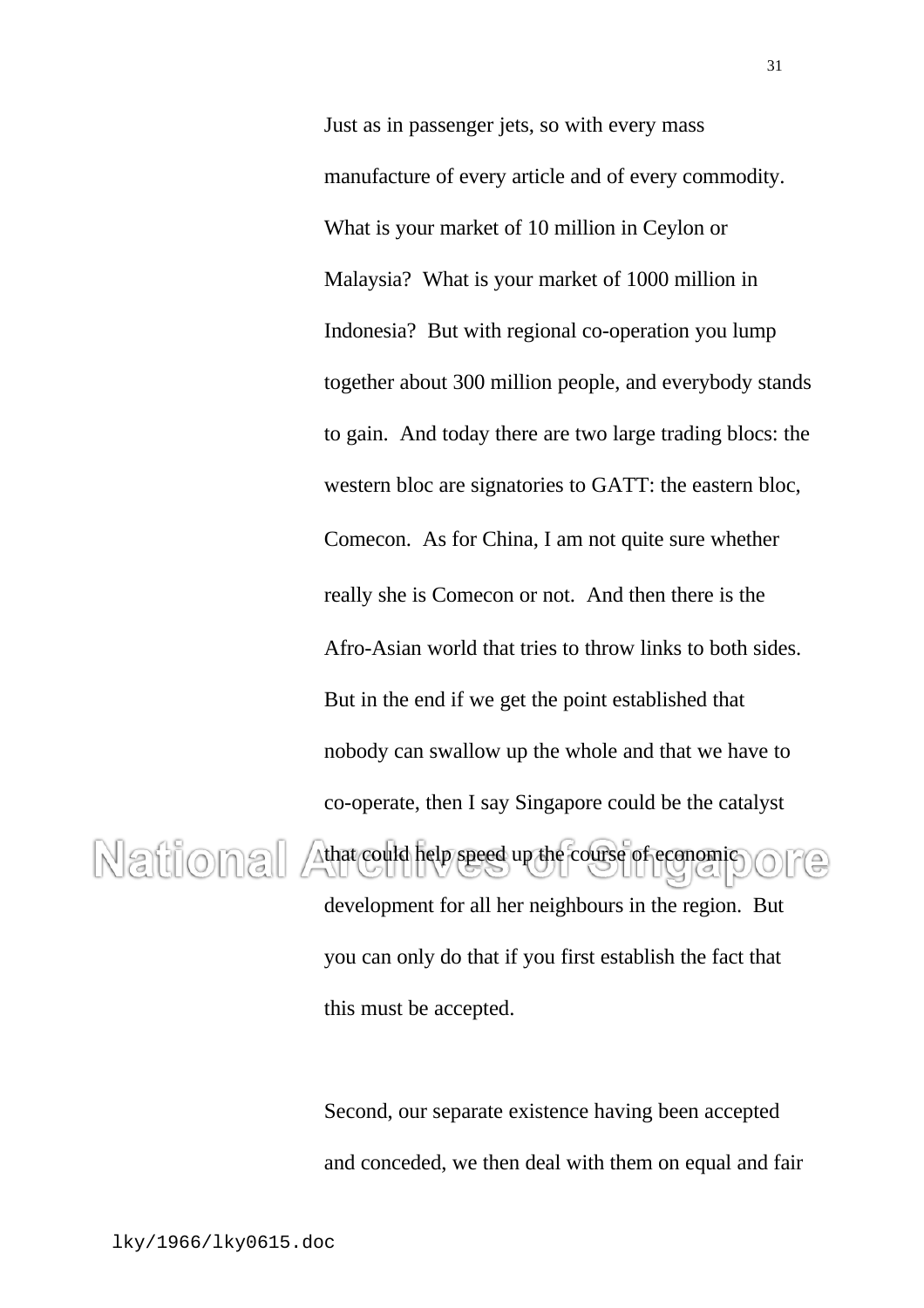terms. Now, this is important. One of the points for bitterness was the fact that our merchants did not deal fairly with the Indonesians before confrontation. This is the fact. It was a point, which the then Prime Minister of Indonesia, Dr. Djuanda, raised with me when I went there in 1960. Our merchants were in collaboration with Indonesian merchants and perhaps, with even some Indonesian officers of agencies in actively defrauding the Indonesian Government of their foreign exchange. The goods arrived, and in fact the Indonesian Government should have got the foreign exchange. But, through some devious means, the foreign exchange was either left here or in Hong Kong or in Switzerland, and the spoils were shared. And you had a situation  $\mathbb{N}$ ational  $\mathbb{A}$ where you could literally go in to Indonesia with nothing  $|Q|$ 

> in your pocket. Everybody did it, including Afro-Asians in Bandung. They did that regularly.

You know, all those revolutionary types in the University of Singapore in those days, they talked about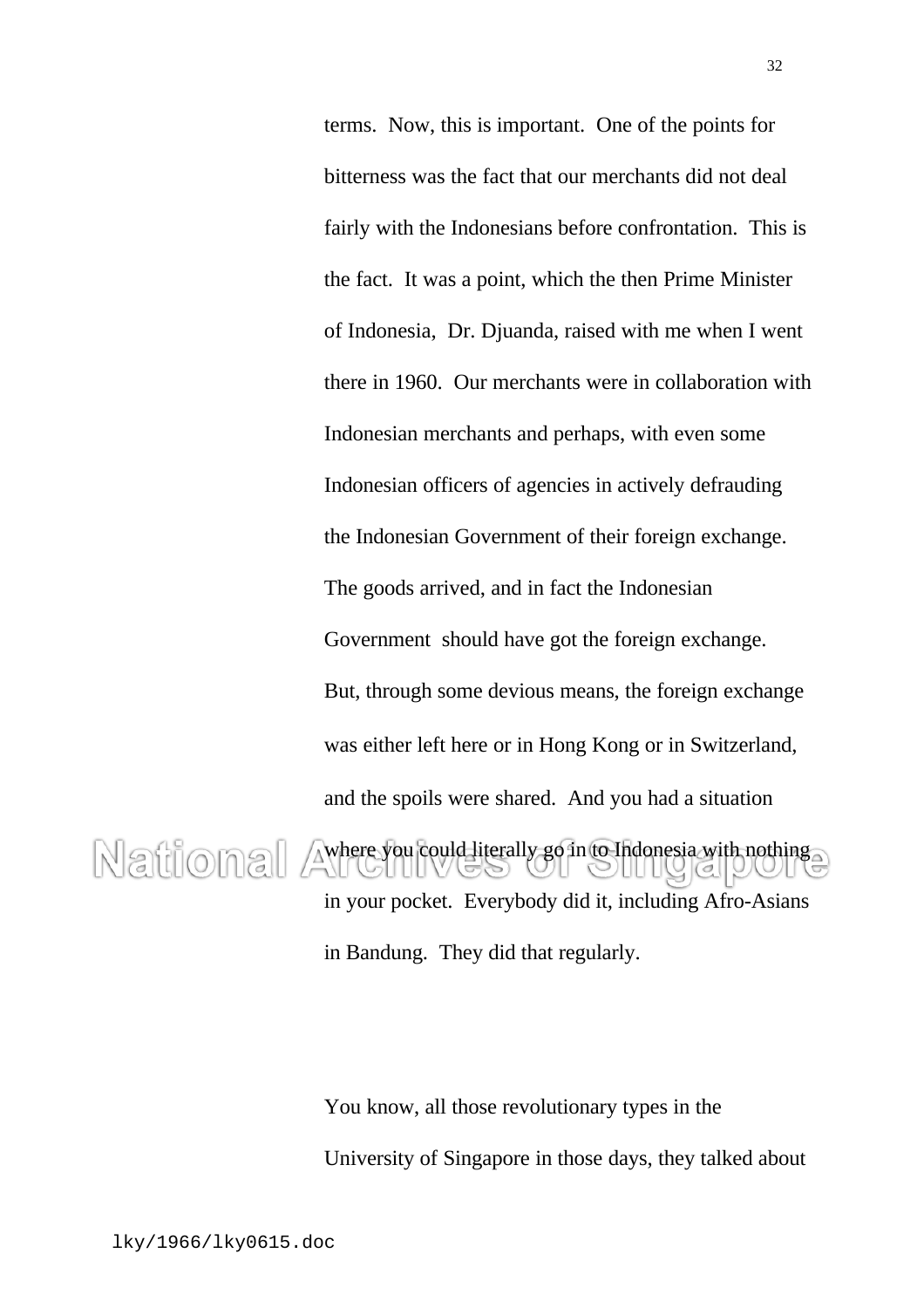revolution and of helping each other, and just before they left for Bandung they made arrangements with their friends to pick up rupiahs in Djakarta when they arrived. And, of course, for about \$10, you could buy a whole trunk load of valuable goods and just bring it out for nothing.

I think it is in our long term interests to rationalise our trade relation. From time to time if you listen to Radio Jakarta, there is an emphasis on this point that we cannot go back to the old relationship; namely, where for various short-sighted reasons both their officials and our merchants engaged in all kinds of hazardous ventures - highly profitable to the parties concerned but National Anot to the Singapore government, because we did not get any of the foreign exchange... It just went overseas to the individuals concerned.

> In the long run, if we can strike a realistic relationship, a sober appraisal of our inter-independence must give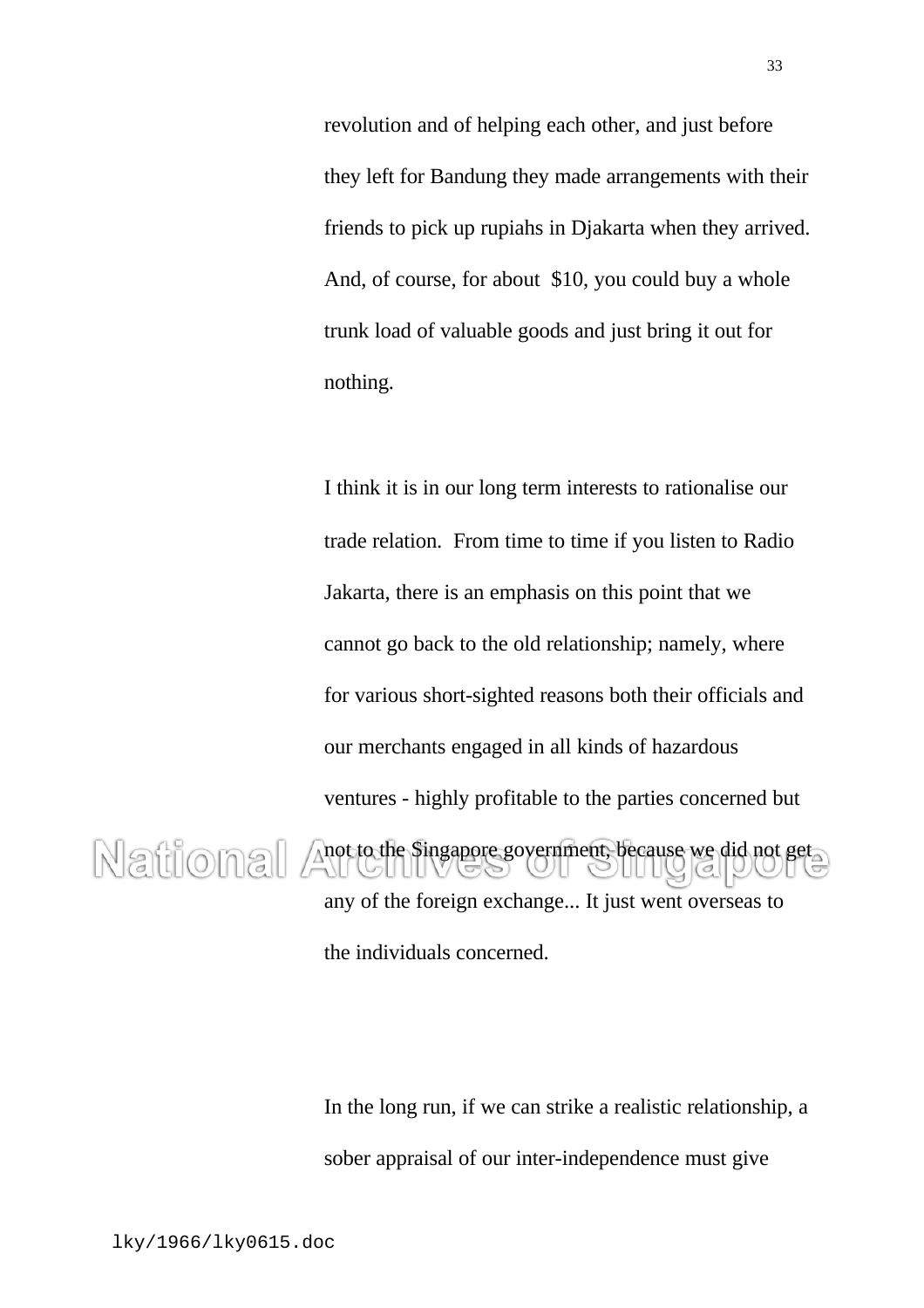hope for the future - after we have established that the boundaries remain.

Question: Sir, you said that eventually only the big Asian fish will swim in Asian seas. I would like to know, are you presupposing that America is going to withdraw from Vietnam; and if so, in what manner and how soon?

P.M. : I am sorry if I gave the impression that that would be the likely course of events. Because that is surely the course of events which would be highly uncomfortable for all the medium and smaller fishes in Asian waters. I would say that if people play the ethnic line, then in the end it

 $\triangle$  must be decided on ethnic grounds. And in that case, it National will be the big fishes that will really dominate Asian waters in the sense that ultimately the demographic boundaries will be decided by the big fishes in Asia. I would like to believe that there is sufficient wisdom amongst the leaders of the big and the smaller nations to realise that that means unhappiness for everybody for a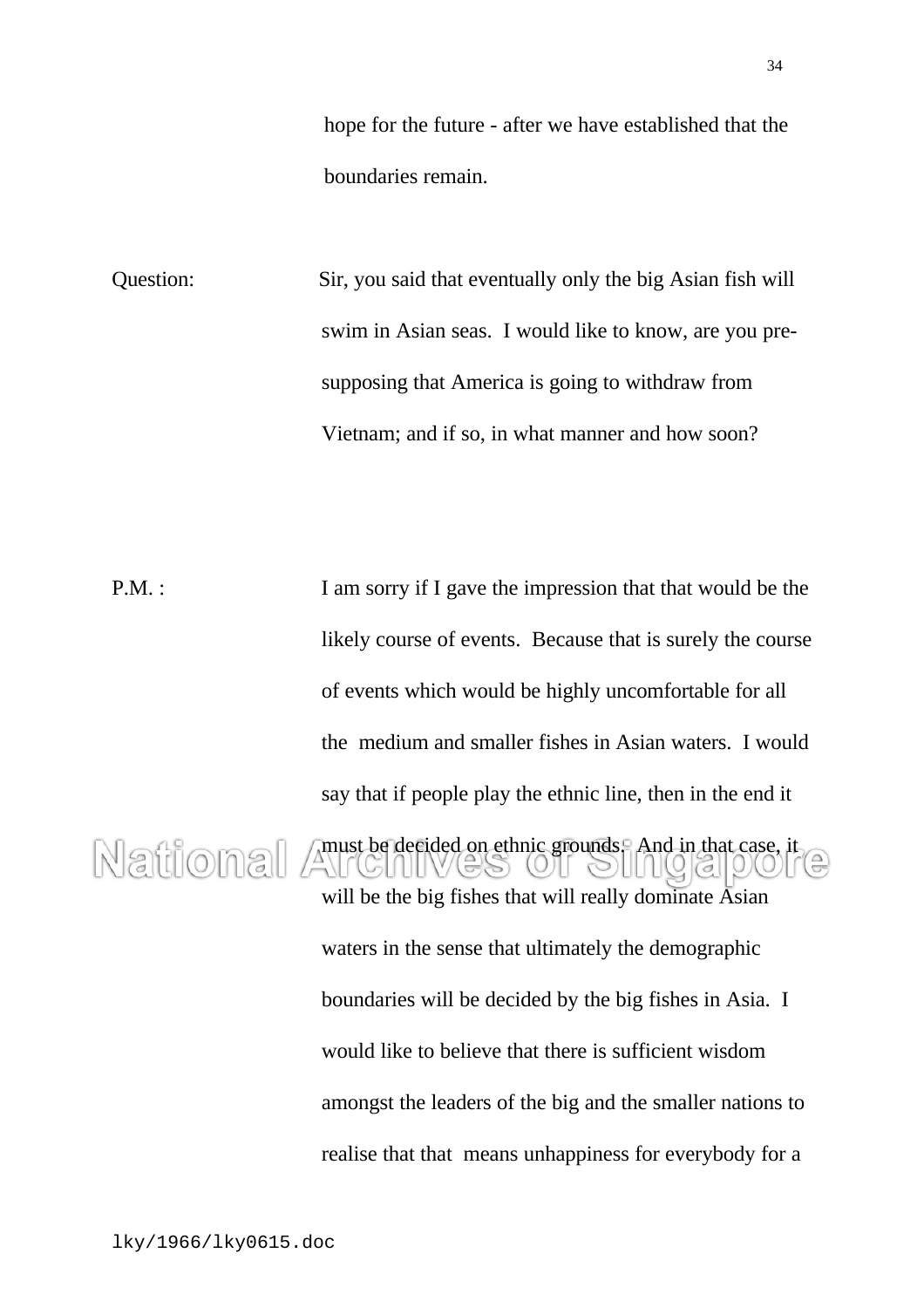very long time. What should emerge would be a new power structure in which the legitimate interests of the big powers are conceded, and the legitimate interests of the middle and smaller powers are respected - respected because it is in the interests of the big powers in Asia and because it is more so in the interests of the bigger powers in the world.

For that reason I do not believe that there would be any premature or precipitate withdrawal from Vietnam. But at the same time I think it will be unrealistic for us to believe that the Americans can keep on pouring in troops and men and resources indefinitely to hold what? What are you holding in South Vietnam? A few

Mational Aforts, a few cities. At what price? The number of American troops is going up to 480,000 at the end of

> this year - so they say. You know, American Presidents have the unfortunate disability of having to face election every four years. In 1968 there will be any number of Robert Kennedys around to put all kinds of highly attractive formulae for resolving all the discomfort of by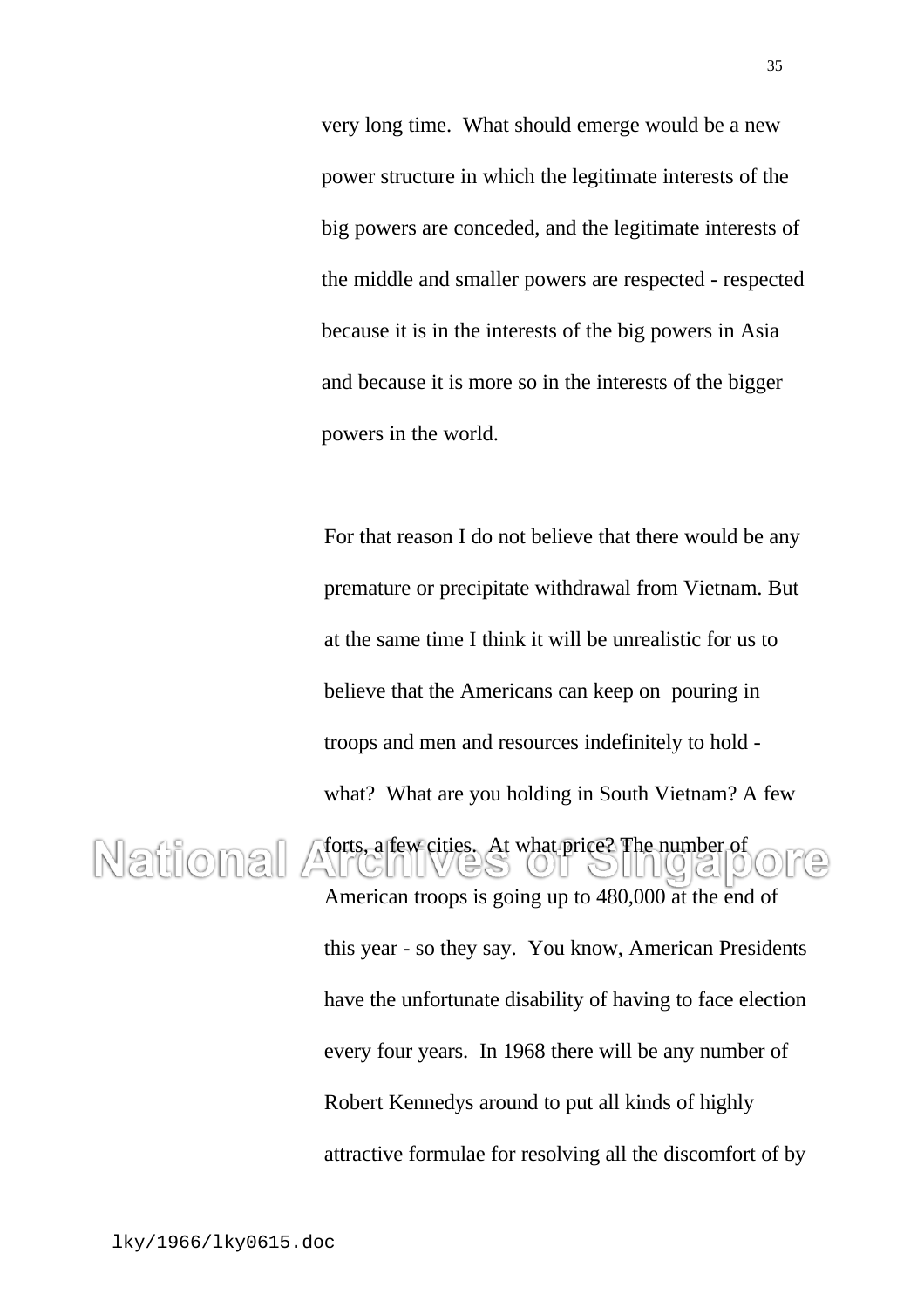then probably 3/4 of a million Americans. Can you imagine 3/4 of a million American families whose thoughts must be certainly anxious at the prospect of their sons going to South Vietnam to replace the people who are already there.

I don't know whether it was in the Straits Times or some other magazine that I saw a picture of two Australian soldiers going back to Sydney and they fell on their knees and kissed the good earth beneath them. That about sums up the emotional revulsion of what they went through in South Vietnam, and they were greatly relieved, probably incredulous, that they were back to the world that they knew.

## National Archives of Singapore

They fell on their feet and kissed the good earth. I wouldn't have thought that there was all that amount of enzymes and vitamins on the foreshores of Sydney. So, we want to be realistic as I think the Americans are.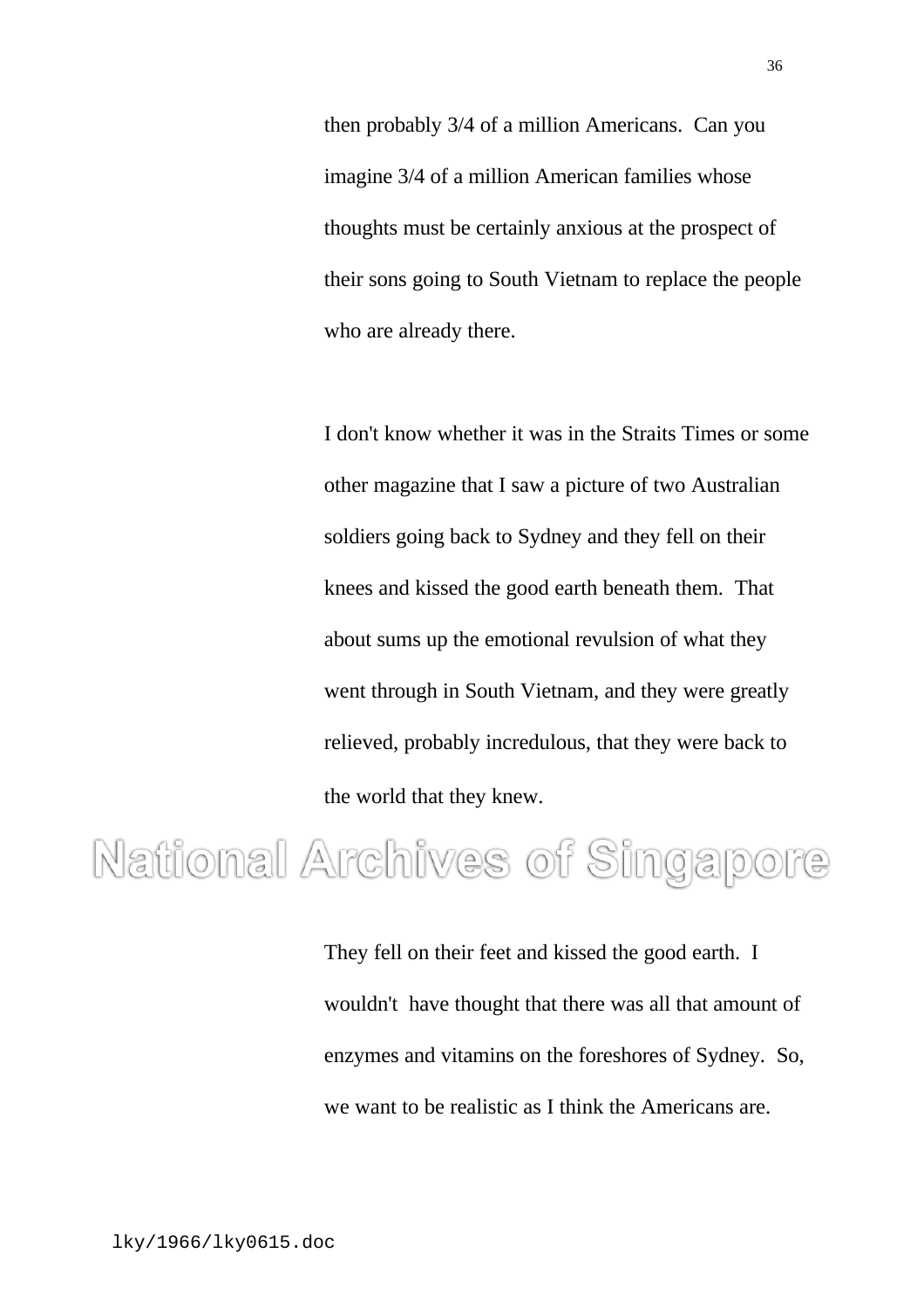You see, first there is what is meant for mass consumption. Then there are the think-pieces either in your weekly journals or in your quarterlies where people begin to rationalise and argue what this is all for and what is the next stage. Those who are optimistic believe that you can do in South Vietnam what was done in Greece, where a whole guerilla insurrection was crushed and a society refurbished. I am not quite sure whether that was necessarily what happened in Greece and I do not believe that the same conditions obtain in South Vietnam even if that was what happened in Greece. But if it doesn't happen before 1968, can you think of what will happen? In 1972 there must be another election in which President Johnson by constitutional limitation

National  $||(0|G||0)(0)$ so many forces. Even if it didn't happen in 1972 it would come in 1976, which is only 10 years away. You and I will be alive, well beyond 1976 unless we are knocked down by a bus. You and I have got to think beyond that. So, ultimately what you want is a formula which would give the Vietnamese their right of self-

cannot be a candidate. Then the field must be open to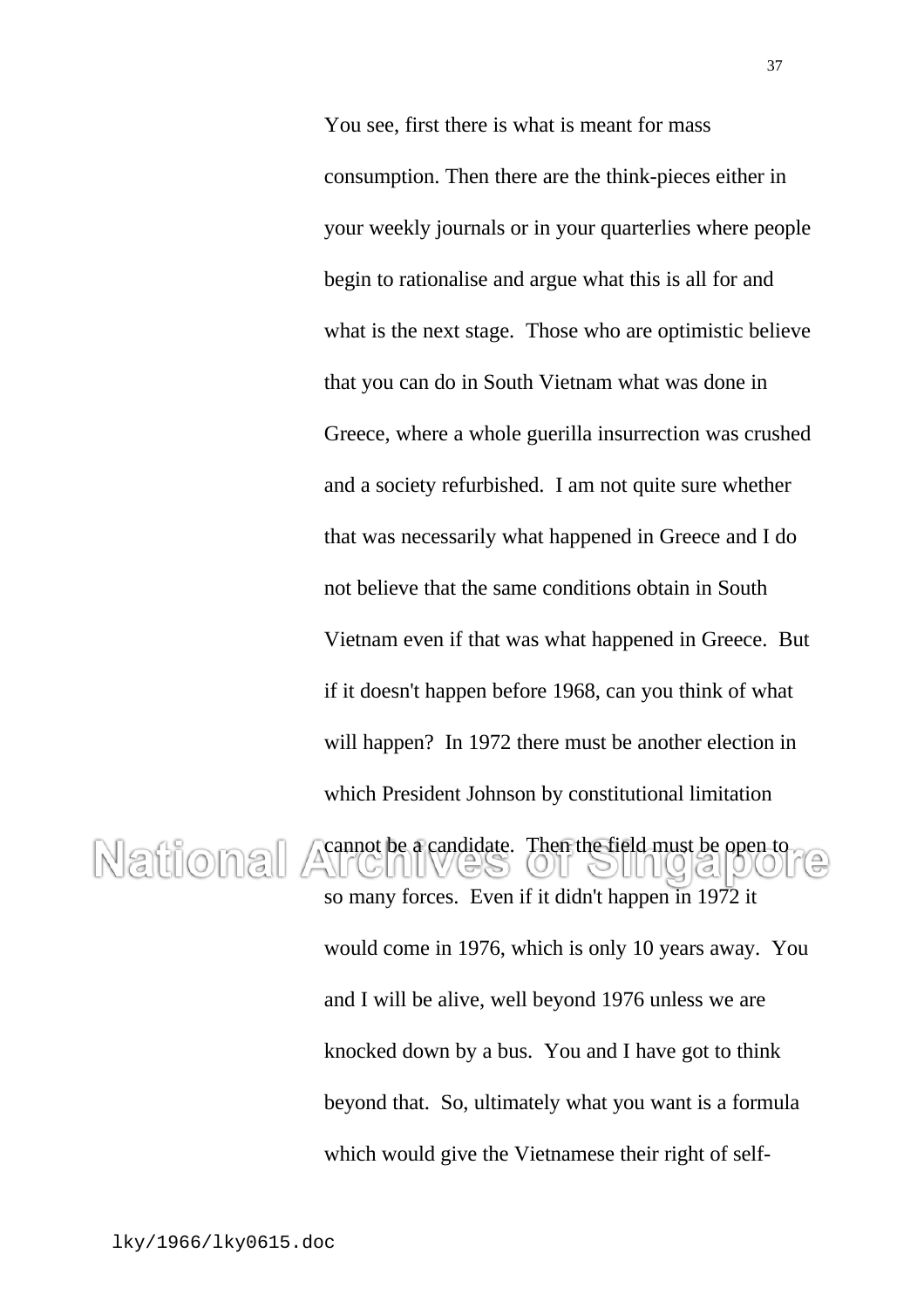determination. The South Vietnamese should decide for themselves. And if they decide - after a period of grace which should be given so as to make quite sure that there was an exercise of free will - that they want to join North Vietnam, well so be it. But it is only worthwhile if there is a credible formula and a credible undertaking that the same process will not be repeated on the periphery after South Vietnam. If you look at that map, you will find that there is one reason why these chaps all belong to one camp. It is because they all share a common land frontier - Russia, Eastern Europe; Russia, China; China, North Korea; China, North Vietnam; North Vietnam, South Vietnam. If South Vietnam disappears, can you imagine the problems of Prince

#### Souvanna Phouma? He already has enough problems. National And what about so many of our other friends in

Southeast Asia? And the point which I made, I hope not without some effect, was - "do you believe that the Indians are stooges and lackeys of the Americans? Do you believe that Pakistan is a lackey of the Americans?" They are friends of China. There are Burmese - they are